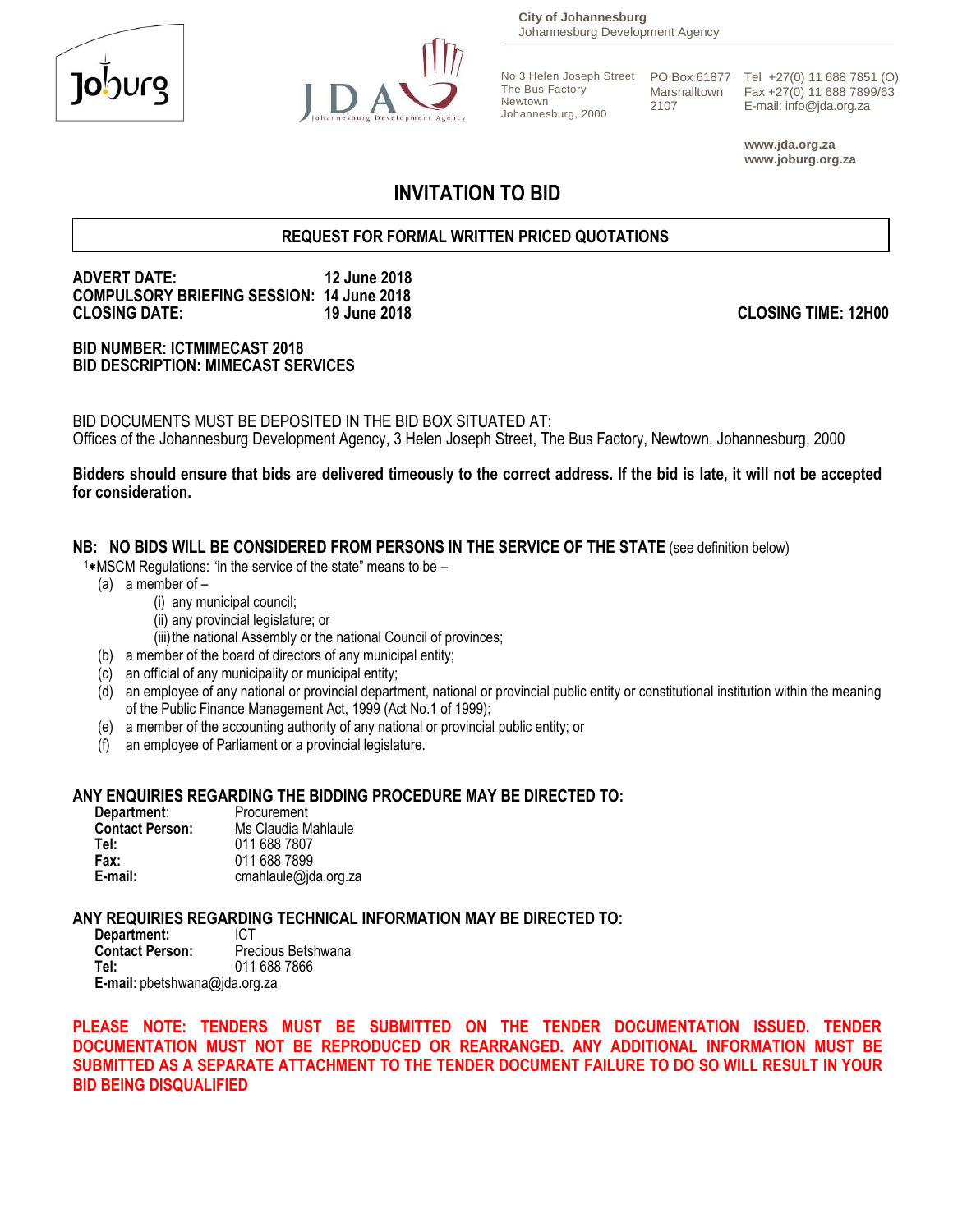# **OFFER**

# THE FOLLOWING PARTICULARS MUST BE FURNISHED (FAILURE TO DO SO WILL RESULT IN YOUR BID BEING DISQUALIFIED)

| <b>STREET ADDRESS</b>                          |  |  |  |
|------------------------------------------------|--|--|--|
| <b>TELEPHONE NUMBER</b>                        |  |  |  |
| <b>CELLPHONE NUMBER</b>                        |  |  |  |
| <b>FACSIMILE NUMBER</b>                        |  |  |  |
|                                                |  |  |  |
|                                                |  |  |  |
|                                                |  |  |  |
|                                                |  |  |  |
|                                                |  |  |  |
|                                                |  |  |  |
| <b>TOTAL BID PRICE</b>                         |  |  |  |
| <b>TOTAL BID PRICE in words</b>                |  |  |  |
|                                                |  |  |  |
|                                                |  |  |  |
|                                                |  |  |  |
|                                                |  |  |  |
| <b>SIGNATURE OF BIDDER</b>                     |  |  |  |
|                                                |  |  |  |
| <b>CAPACITY UNDER WHICH THIS BID IS SIGNED</b> |  |  |  |
| <b>DATE</b>                                    |  |  |  |
|                                                |  |  |  |

THE ABOVE PARTICULARS MUST BE FURNISHED. FAILURE TO DO SO WILL RESULT IN THE BID BEING **DISQUALIFIED**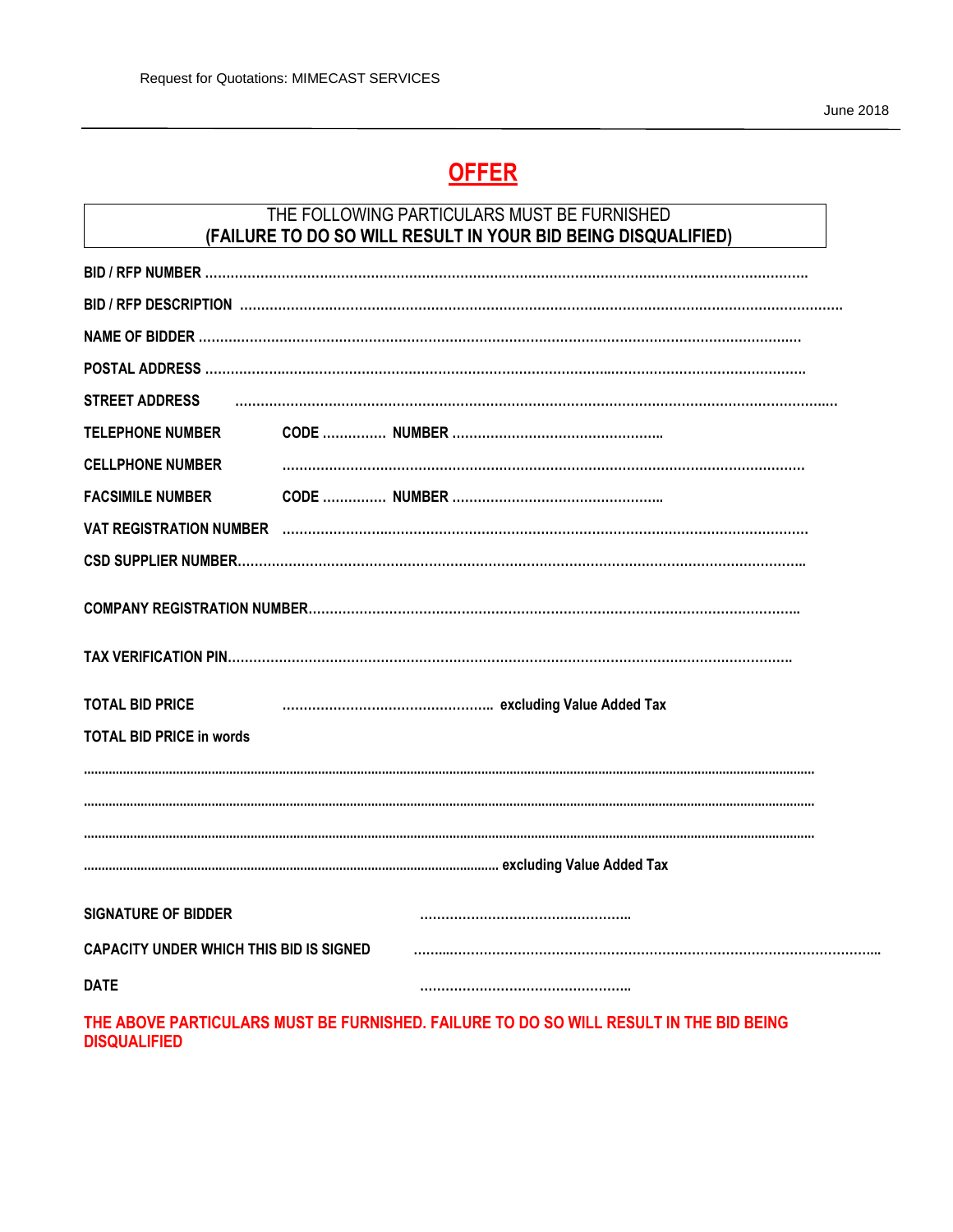#### **The following conditions will apply:**

- A copy of a valid Tax Compliant Status Letter from SARS must be submitted. No award will be made to a service provider whose tax matters are not in order with the SARS.
- No award will be made to a service provider who is not registered on the National Treasury Central Supplier Database.
- An original and valid BBBEE status level verification certificate or a certified copy thereof must be submitted.
- **An EME must submit a sworn affidavit confirming the following :** 
	- **Annual turnover revenue of R10 million or less; and**
	- **Level of black ownership**

#### **Any misrepresentations in terms of the above constitutes a criminal offence as set out in the B-BBEE Act as amended**

- A copy of the bidder's latest municipal account in the name of the bidder or alternatively in the names of the directors / partners of the bidding entity must be submitted.
- Price(s) quoted must be valid for at least thirty (30) days from date of your offer.
- Price(s) quoted must be firm and must be exclusive of VAT.
- If the price quoted is above R 30 000 (inclusive of VAT), the quotation will be evaluated in terms of the 80/20 preference point system as prescribed in the Preferential Procurement Framework Act (No. 5 of 2000).

#### **Failure to comply with these conditions may invalidate your offer.**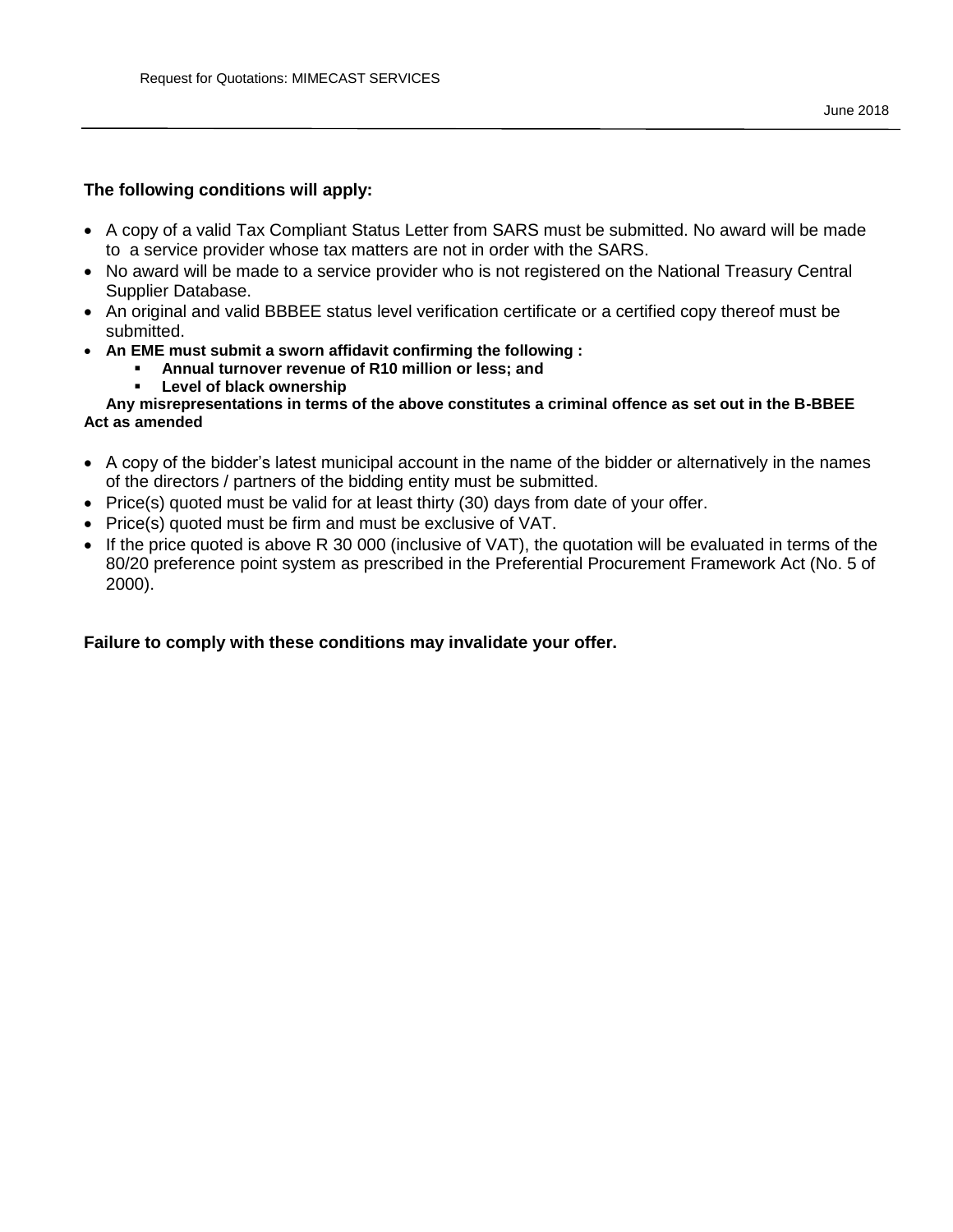#### **To all our stakeholders**

#### **RE: The channels of reporting fraudulent and Corrupt Activities**

The City of Johannesburg has a **zero-tolerance approach to Fraud, Theft, Corruption, Maladministration, and Collusion** by suppliers with employees. To reinforce this commitment, more channels have been added to report any Fraudulent and Corrupt activities.

Instances of corporate fraud and misconduct remain a constant threat to service delivery. The City of Johannesburg took a resolution to adopt strategic interventions aimed at combatting fraud and corruption. The City took a decision to centralize the reporting of fraudulent and corrupt activities through the establishment of an independent fraud hotline which is managed by independent service providers.

All people doing business with the Johannesburg Development Agency are encouraged to report any corrupt or illegal practice.

Employees are encouraged to report fraud, waste or other concerns suggestive of dishonest or illegal activities.

#### **Anyone can report fraudulent and corrupt activities through one of the following channels:**

- Toll free number………………………………..0800 002 587
- Toll free Fax ……………………………………0800 007 788
- SMS (charged @ R1.50)………………………32840
- Email Address:…………………………………..anticorruption@tip-offs.com
- Web site:…………………………………………www.tip-off.com
- Free post:…………………………………………Free post, KNZ 138, Umhlanga, 4320



Let's join hands to take up the Fight against Fraud and Corruption in our society.

# **REQUEST FOR FORMAL WRITTEN PRICE QUOTATIONS: INTERNET SERVICES**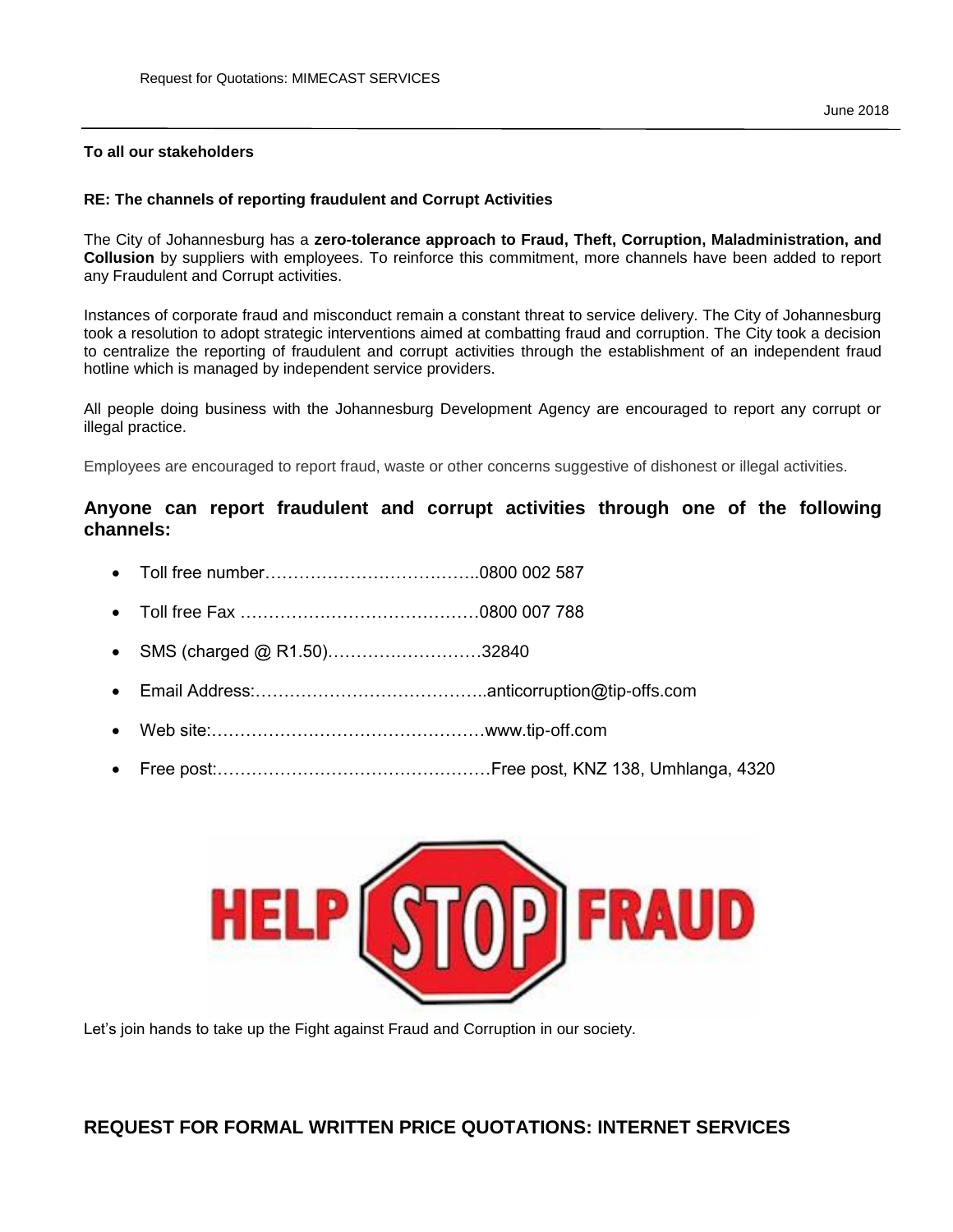#### **1. INTRODUCTION**

The Johannesburg Development Agency (JDA) is requesting proposals from service providers of Mimecast Services, at the Bus Factory premises at 3 Helen Joseph Street, Newtown.

## **2. SCOPE OF WORK AND DELIVERABLES**

Suitably qualified and experienced service providers for Mimecast services.

In order for the service provider to be appointed, the service provider must demonstrate that they have capacity, knowledge and experience to undertake the following when called to:

- Email Archiving
- Email Security
- **•** Email Continuity

#### **3. COMPULSORY BRIEFING SESSION**

Bidders are invited to attend a compulsory briefing session on **14 June 2018 at 10h00 at the JDA offices, The Bus Factory, No.3 Helen Joseph Street, Newtown.**

#### **4. DURATION**

The duration of the appointment period will be for 12 months.

#### **5. NOTES FOR PRICING**

The basis for fee proposals is outlined in item 6.1 below. This is followed by item 5.3 which applicants are required to take note of.

**5.1** Tenderers are to replicate the table below and submit as part of their fee proposal and the total fee must be carried to the "Offer" page. Failure to price as required will result in the tender been disqualified for non-compliance.

Detailed below is information upon which fees must be based for the project (**refer to item 3 above for detailed scope of work)**. This is followed by **item number 5.3 which ALL applicants are required to take careful note of.**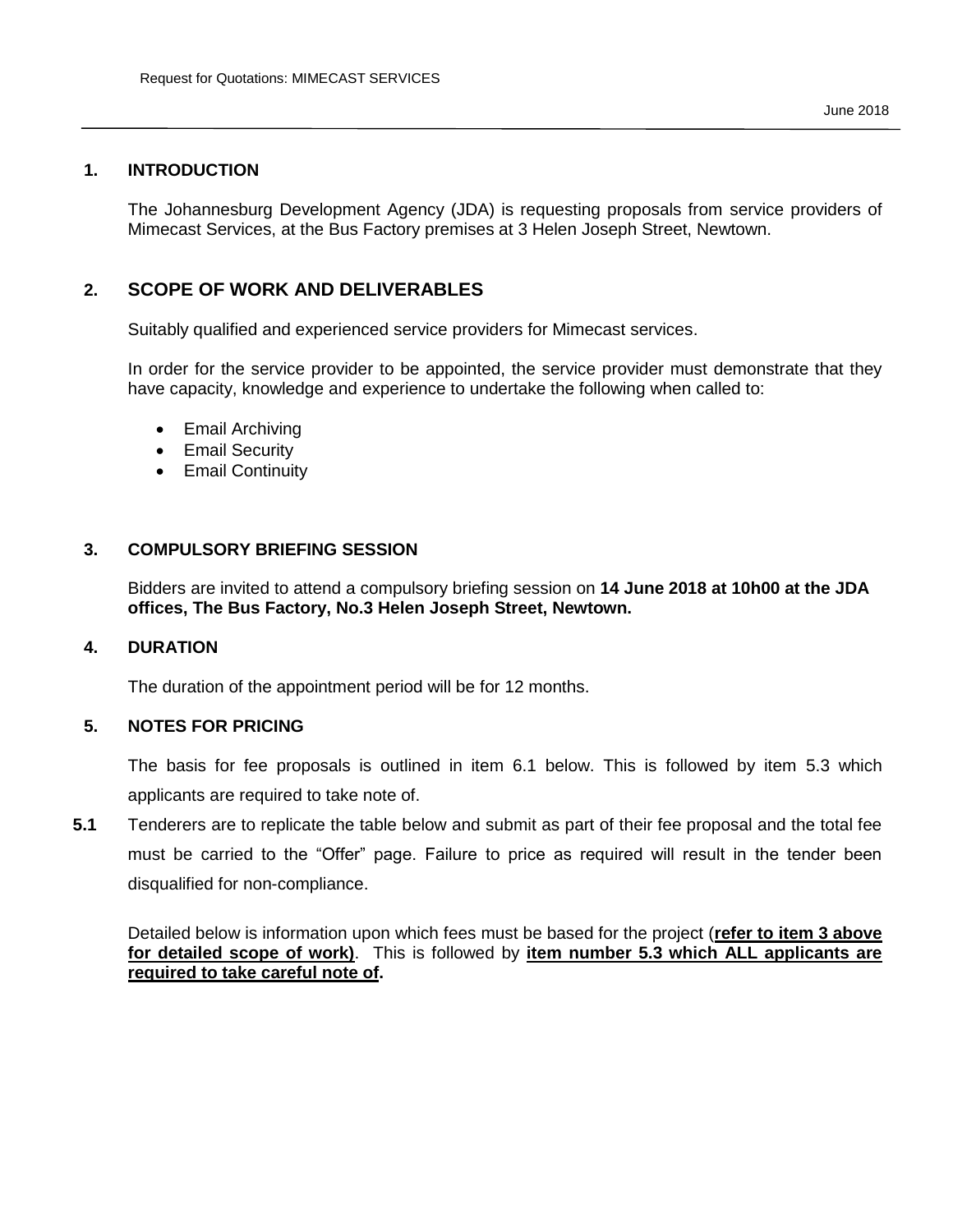## **5.2 PRICING TABLE**

| <b>No</b> | <b>Description</b>      | <b>Once-off</b> | <b>Monthly cost</b> |   |  |
|-----------|-------------------------|-----------------|---------------------|---|--|
|           | <b>Email Archiving</b>  |                 |                     |   |  |
| 2         | <b>Email Security</b>   |                 |                     |   |  |
| 3         | <b>Email Continuity</b> |                 |                     |   |  |
|           | <b>TOTAL (excl VAT)</b> |                 |                     | R |  |

## **TOTAL FEE TO BE TRANSFERRED TO THE OFFER PAGE**

Tenderers must ensure that the final TOTAL FEE is correctly carried to the "offer" page. The value recorded on the offer page will be regarded as the tendered amount.

#### **Failing to price as required will result in the tender being disqualified.**

#### **5.3 Notes**

- **5.3.1 Tenderers must ensure that the final TOTAL FEE is correctly carried over to the "offer" page. The value recorded on the offer page will be regarded as the tendered amount to render services. Failing to price as required will result in the tender being disqualified.**
- **5.3.2** Fees **must** include standard disbursements such as typing, reproduction, copying, binding of documents, telephonic / electronic and facsimile communications, courier, local travel and accommodation, etc.
- **5.3.3** It is the responsibility of the bidder to ensure that they have a local office within the geographical area of City of Johannesburg as the JDA will not be responsible for accommodation and travelling costs.

#### **6 PRESENTATION OF QUOTATIONS**

Submissions are to consist of a short **(not to exceed 15 pages)** and comprehensible report that must provide the JDA with sufficient information to make a sound and fair evaluation of the quotation as well as the experience and capability of the applicant to undertake and manage the project successfully. The report should **use the same item numbers as below** for the required sections of the report.

The following information must be clearly spelt out:

6.1 **BRIEF** company background, lists of SIMILAR (not all) projects (including client name, contact person, telephone number, value of the project, and the consulting fee value, nature of the project, required deliverables).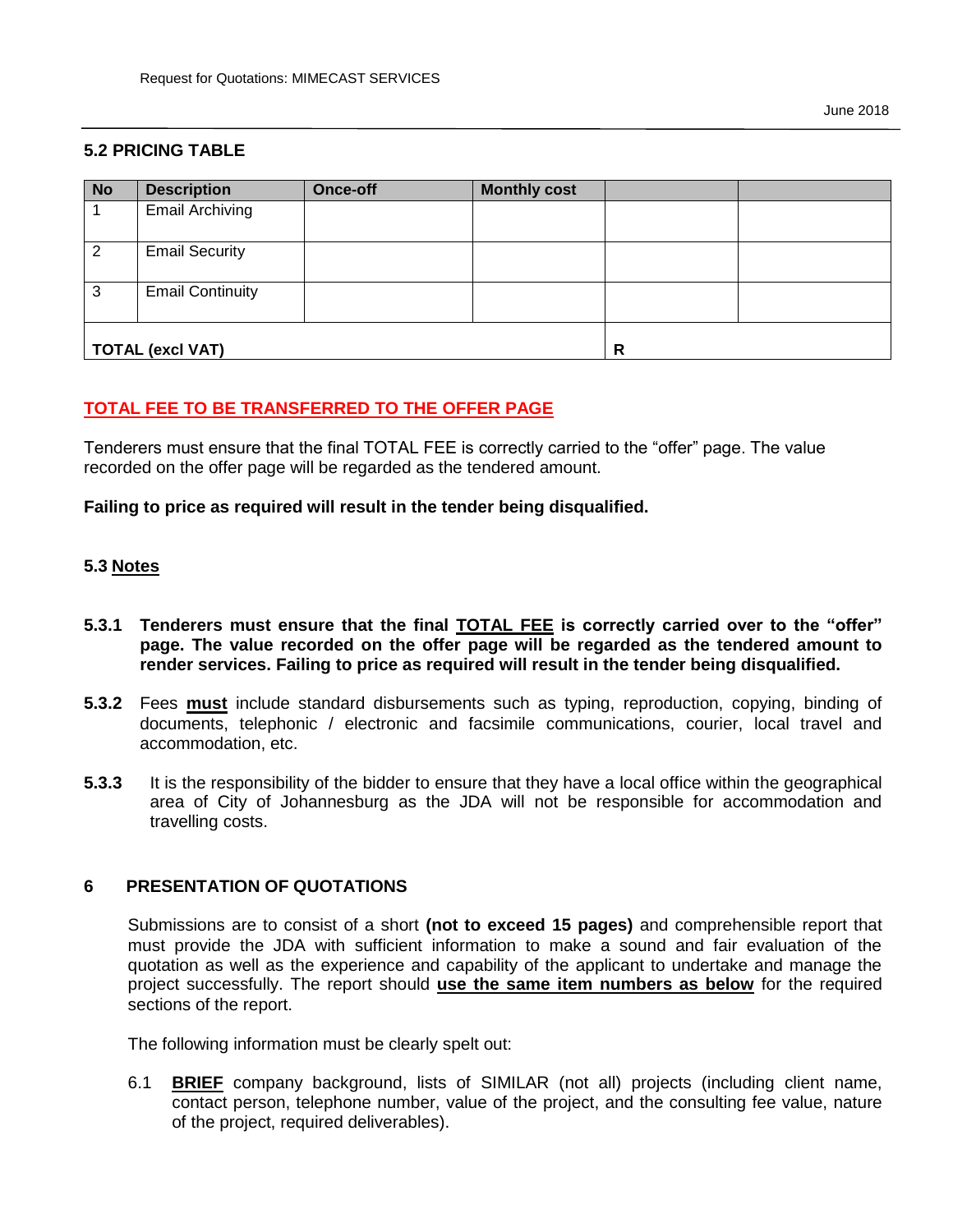- 6.2 A copy of a valid Tax Compliant Status Letter from SARS. No award will be made to a service provider whose tax matters are not in order with the South African Revenue Services.
- 6.3 No award will be made to a service provider who is not registered with National Treasury Central Supplier Database.
- 6.4 A copy of the tenderer's latest municipal rates account in the name of the tenderer or alternatively in the names of the Directors / Partners of the tendering entity. Copies of lease agreements **will be accepted.**
- 6.5 An original and valid BBBEE status levels verification certificate or a certified copy thereof, substantiating the bidding entities BBBEE rating. Only certificates issued by verification agencies accredited by the South African Accreditation System (SANAS), or by registered auditors approved by the Independent Regulatory Board of Auditors (IRBA) will be accepted. An EME must submit a sworn affidavit confirming the following:
	- Annual Turnover Revenue of R10 million or less; and
	- Level of Black ownership
	- Any misrepresentation in terms of bullet point above constitutes a criminal offence as set out in the B-BBEE Act as amended.
- 6.6 A **CERTIFIED COPY** of the organisation's Professional Indemnity Insurance indicating the value per claim, excess, and expiry date. If applicable.
- 6.7 An original letter from the tenderer's bank confirming account information.
- 6.8 A statement from an independent auditor / accountant regarding the tenderer's financial standing to undertake this project.
- 6.9 Bidders are required to submit detailed quotations based on the required deliverables defined in rand terms. Applicants are to illustrate the fee proposal linked to deliverables. All disbursements, etc. are to be **included** in the quotations.
- 6.10 A detailed approach and methodology statement wherein the approach to be followed in each stage of the project is outlined with clear identification of the deliverables in each stage. This section should show the tenderer's understanding of the process and input required towards the completion of the required services.
- 6.11 A statement from an independent auditor / accountant regarding the tenderer's financial standing to undertake these services.
- 6.12 A statement of the organisation's turnover per annum over the last 2 years and also a statement of estimated turnover commitments.
- 6.13 A completed RFQ document with all sections filled in (references in the RFQ to other documentation attached will NOT be considered.)
- 6.14 An original and valid BBBEE status level verification certificate or a certified copy thereof,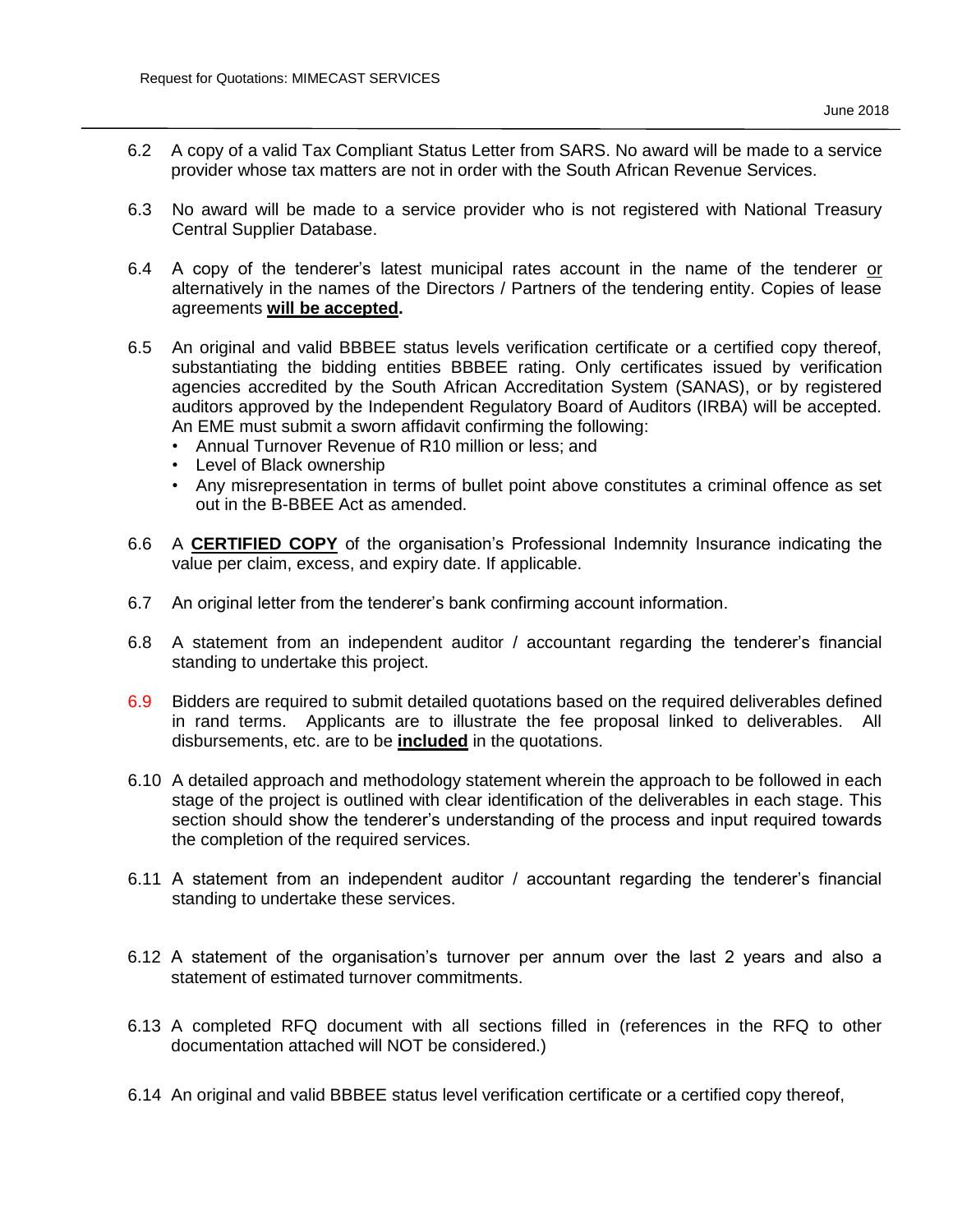substantiating the bidding entities BBBEE rating. Only certificates issued by verification agencies accredited by the South African Accreditation System (SANAS), or by registered auditors approved by the Independent Regulatory Board of Auditors (IRBA) will be accepted.

- 6.15 A copy of the bidding entity's latest municipal rates account in the name of the bidding entity or alternatively in the names of the directors / partners of the bidding entity. Copies of lease agreements or accounts from a lessor will not be accepted.
- 6.16 A statement from an independent auditor / accountant regarding the tenderer's financial standing to undertake this project AND audited financial statements for the past two years.
- 6.17 A schedule of completed contracts of a **similar** nature to this project. The following details  **must** be included on the schedule:
	- $\triangleright$  Description of the project
	- $\triangleright$  Service rendered
	- $\triangleright$  Name of employer / client and their representative's contact details
	- $\triangleright$  Cost of the works
	- $\triangleright$  Fee obtained for services
	- $\triangleright$  Date of completion
- 6.18 Provide information on the individuals who will be assigned to **this project (NOT the entire company)**. The following **must** be addressed:
	- $\triangleright$  role/s and responsibility/ies on this project
	- $\triangleright$  relevant qualifications
	- $\triangleright$  number of years of relevant experience in the construction industry in local government
	- $\triangleright$  a percentage estimate of the time planned to be dedicated to this project by each person
- 6.19 The forms A to F annexed, must be scrutinized, completed in full and submitted together with your FRP.

**Failure to comply with the requirements in item 5 will result in tenderers been negatively scored for responsiveness or disqualified for non-compliance.**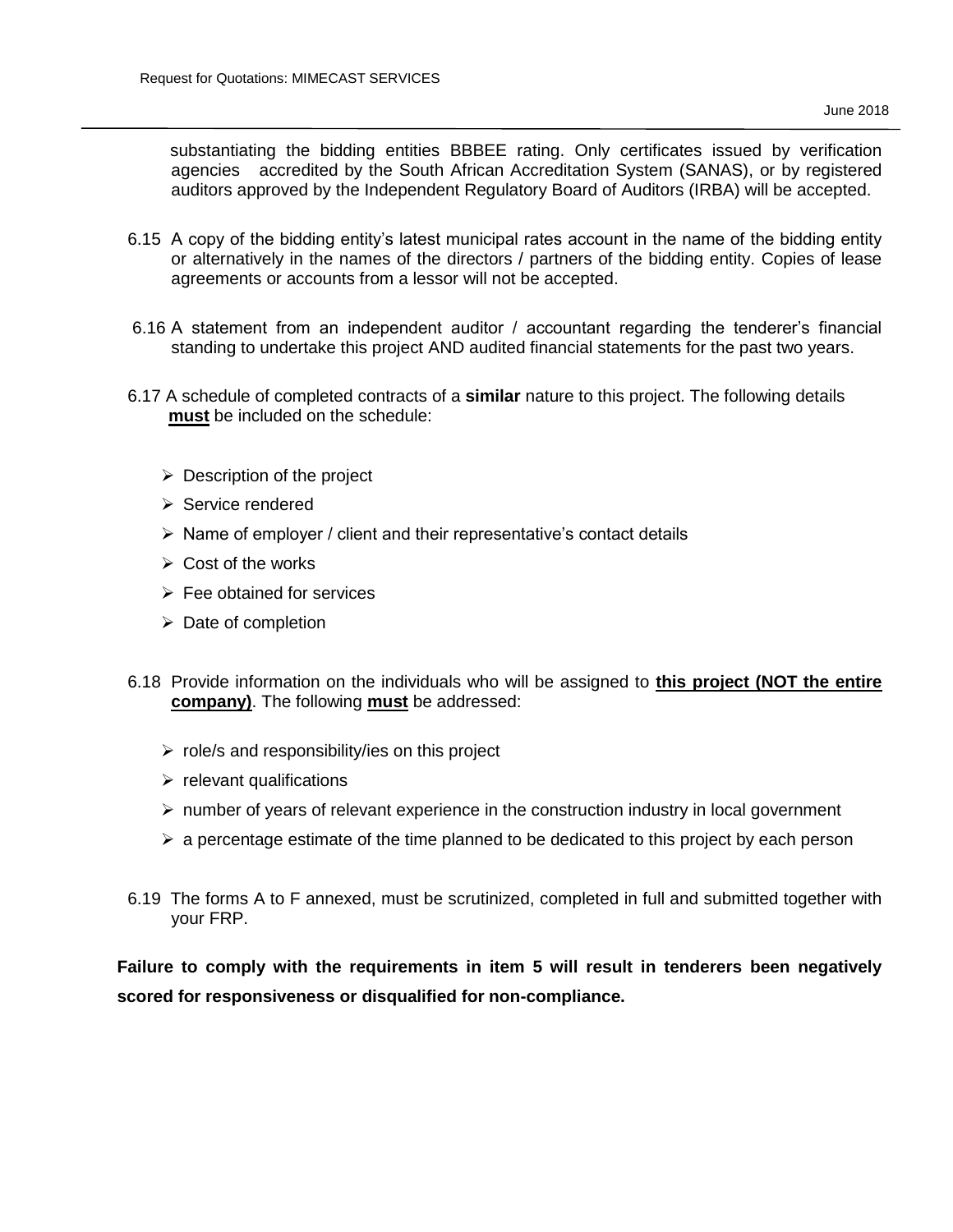#### **Note for consortium and joint ventures**

#### **Failure to comply with the requirements above will result in tenderers been negatively scored for responsiveness or disqualified for non-compliance. Note for consortium and joint ventures**

- The items above are to be addressed and completed by **EACH** member of the consortium or joint venture.
- An agreement between all parties of the consortium or joint venture is to accompany the tender submission
- A lead consultant is to be appointed and noted in the submission

## **Failure to comply with these conditions may invalidate your offer.**

## **7. ASSESSMENT CRITERIA**

Submissions will be evaluated on the criteria to follow:

- Technical
- BBBEE status
- Price / BBBEE

#### **Technical**

The technical assessment is based on the criteria set-out below.

The technical assessment is based on the criteria set-out below namely (i) key returnable documents, (ii) the experience of the company (i.e. Mimecast Services)

 Tenderers will have to submit compliant documents and score a minimum number of points in the technical evaluation in order to be considered further in the evaluation process.

#### **Total points 120 Minimum points required is 72 (60%)**

| (i) KEY<br><b>RETURNABLE</b><br><b>DOCUMENTS</b> | <b>Total Points</b> | <b>Criteria</b>                                                                                  | <b>Description</b><br>of Criteria     | <b>Points</b> |
|--------------------------------------------------|---------------------|--------------------------------------------------------------------------------------------------|---------------------------------------|---------------|
| A                                                | 20                  | Company registration<br>documents                                                                | Points will only                      | 3             |
|                                                  |                     | Latest municipal<br>account / Lease<br>agreement                                                 | be allocated<br>for key<br>returnable | 2             |
|                                                  |                     | A statement from an<br>independent auditor /<br>accountant regarding<br>the tenderer's financial | documents<br>submitted                | 3             |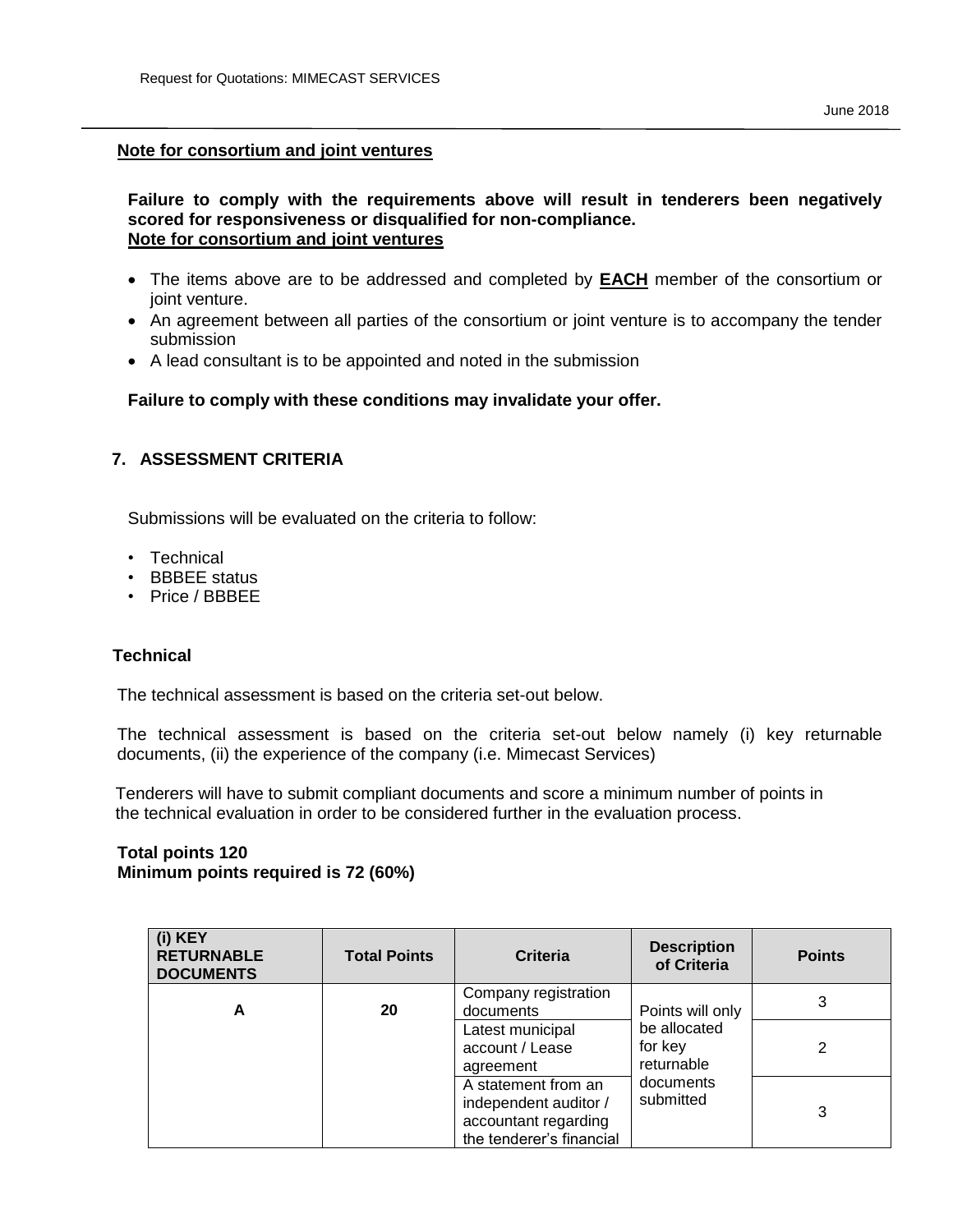|                                                                                             |                     | standing to undertake<br>this project.                            |                                                                                                                                       |                |
|---------------------------------------------------------------------------------------------|---------------------|-------------------------------------------------------------------|---------------------------------------------------------------------------------------------------------------------------------------|----------------|
|                                                                                             |                     | Certified copies of<br>directors / partners<br>identity documents |                                                                                                                                       | $\overline{2}$ |
|                                                                                             |                     | Forms A to F<br>completed in full and<br>signed                   |                                                                                                                                       | 10             |
| (ii) COMPANY<br><b>EXPERIENCE</b>                                                           | <b>Total Points</b> | <b>Criteria</b>                                                   | <b>Description of</b><br>criteria                                                                                                     | <b>Points</b>  |
| <b>B1</b><br>Company                                                                        | 50                  | Five or more projects<br>completed                                | Points will only be<br>allocated for<br>experience in                                                                                 | 50             |
| <b>Experience and</b><br><b>Track record for</b><br><b>Mimecast Services</b>                |                     | Three to four projects<br>completed                               | related projects<br>Project information<br>contained<br>elsewhere in the                                                              | 30             |
|                                                                                             |                     | One to two project<br>completed                                   | tender submission<br>will not be<br>considered.                                                                                       | 10             |
| (iii) Contactable<br>references                                                             | <b>Total Points</b> | <b>Criteria</b>                                                   | <b>Description of</b><br>criteria                                                                                                     | <b>Points</b>  |
| <b>B2</b><br><b>Contactable</b><br>reference (on client<br>letterhead) in<br>relation to B1 | 50                  | Five or more<br>satisfactory<br>references                        | Points will only<br>be allocated for<br>references on<br>similar projects<br>as listed in the<br>scheduled<br>requested               | 50             |
|                                                                                             |                     | Only three to four<br>satisfactory<br>references                  | References<br>must be on the<br>client's<br>letterhead or on<br>a document<br>stamped by the<br>client and <b>must</b><br>confirm the | 30             |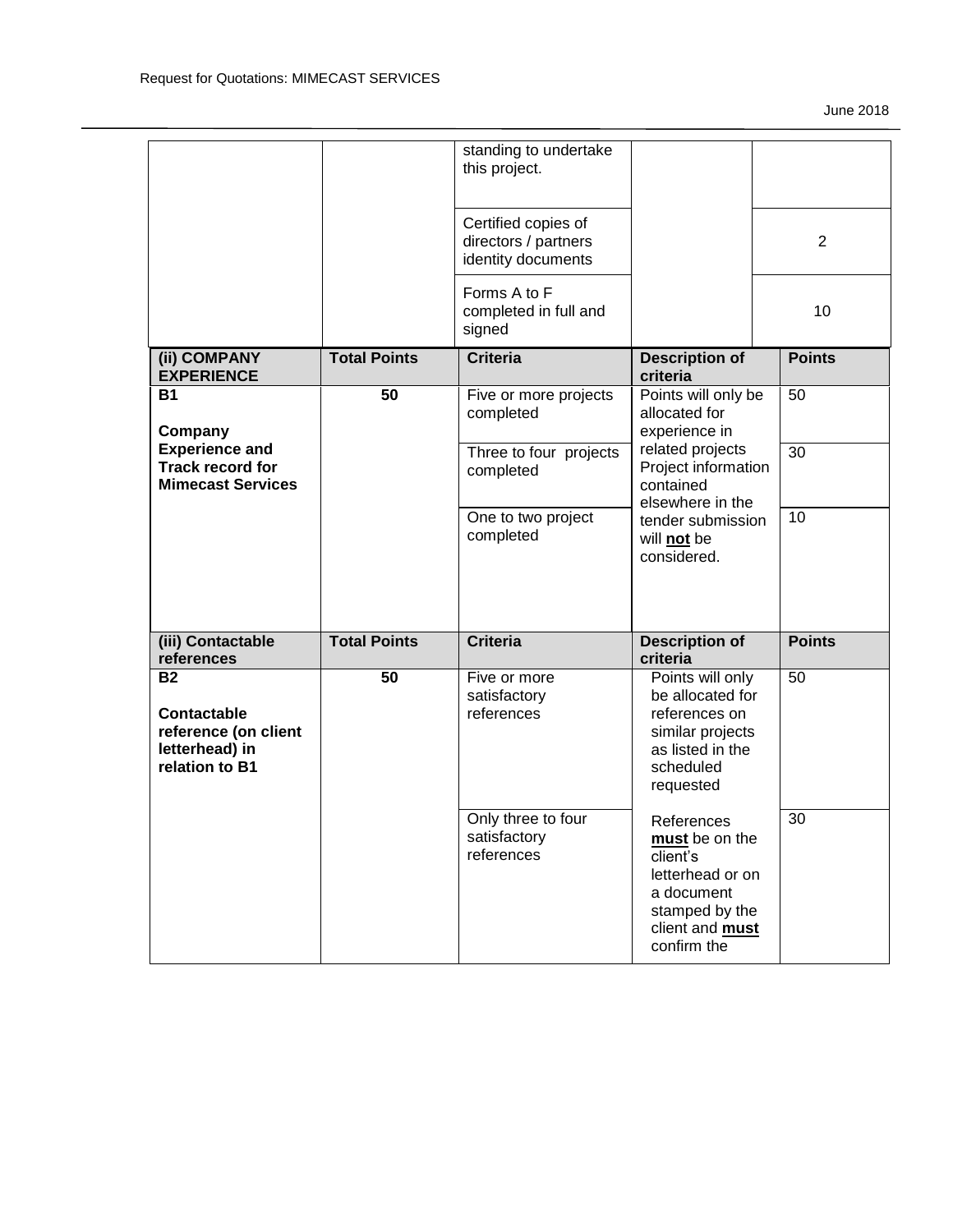|  | Only one to two<br>satisfactory<br>references | project<br>description,<br>services<br>rendered in order<br>to obtain the<br>points.                                | 10 |
|--|-----------------------------------------------|---------------------------------------------------------------------------------------------------------------------|----|
|  |                                               | If any of the<br>required<br>information<br>does not appear<br>in the reference,<br>zero points will<br>be awarded. |    |
|  |                                               |                                                                                                                     |    |

#### **7.2 BBBEE Status**

Having completed a technical evaluation, points will be awarded for empowerment (BBBEE), in accordance with the Preferential Procurement Regulations 2017 published in Government Gazette No. 40553 dated 20 January 2017. The following table is applicable in this regard:

| <b>B-BBEE Status Level</b><br>Of Contributor | Number of Points             |
|----------------------------------------------|------------------------------|
|                                              | Tenders up to R50<br>million |
|                                              |                              |
|                                              | 20                           |
| 2                                            | 18                           |
| 3                                            | 14                           |
|                                              | 12                           |
| 5                                            | ឧ                            |
| 6                                            | 6                            |
| 7                                            |                              |
| я                                            | $\mathbf{2}$                 |
| <b>Non-Compliant</b><br>contributor          |                              |

Notes:

- 7.2.1 "B-BBEE status level of contributor" means the B-BBEE status received by a measured entity based on its overall performance using the relevant scorecard contained in the Codes of Good Practice on Black Economic Empowerment, issued in terms of section 9(1) of the Broad-Based Black Economic Empowerment Act ( Act No.53 of 2003).
- 7.2.2 Tenderers must submit their original and valid B-BBEE status level verification certificate or a certified copy thereof, substantiating their B-BBEE rating. Certificates issued by either verification agencies accredited by the South African Accreditation System (SANAS) or by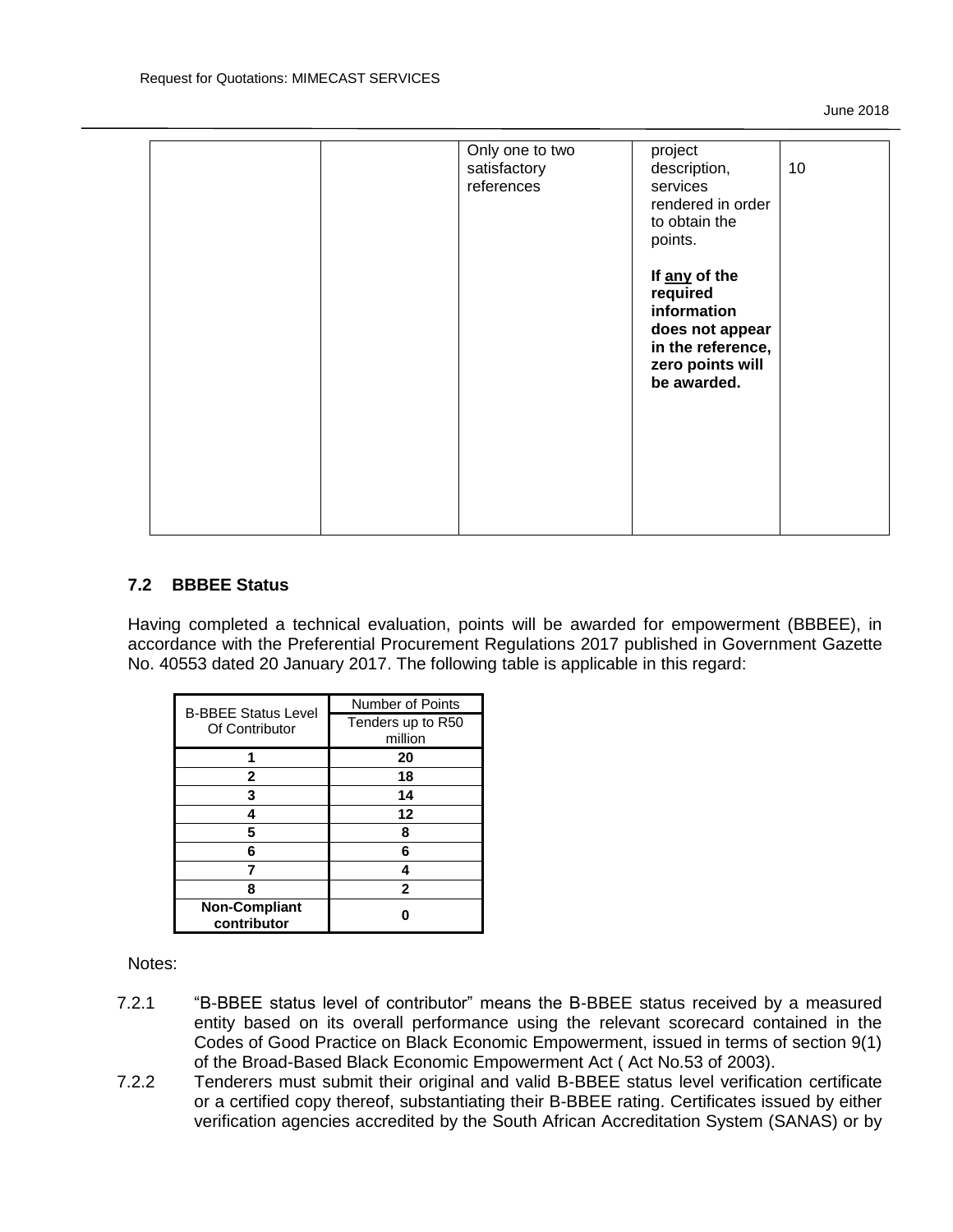registered auditors approved by the Independent Regulatory Board for Auditors (IRBA) are acceptable.

- 7.2.3 An EME must submit a sworn affidavit confirming the following:
	- Annual Turnover Revenue of R10 million or less; and
	- Level of Black ownership
		- Any misrepresentation in terms of bullet point above constitutes a criminal offence as set out in the B-BBEE Act as amended.
- 7.2.4 The submission of such certificates must comply with the requirements of instructions and guidelines issued by the National Treasury and be in accordance with notices published by the Department of Trade and Industry in the Government Gazette.
- 7.2.5 A trust, consortium or joint venture will qualify for points for their B-BBEE status level as a legal entity, provided that the entity submits their B-BBEE status level certificate.
- 7.2.6 A trust, consortium or joint venture will qualify for points for their B-BBEE status level as an unincorporated entity, provided that the entity submits their consolidated B-BBEE scorecard as if they were a group structure and that such a consolidated B-BBEE scorecard is prepared for every separate tender.
- 7.2.7 A person will not be awarded points for B-BBEE status level if it is indicated in the tender documents that such a tenderer intends sub-contracting more than 25% of the value of the contract to any other enterprise that does not qualify for at least the points that such a tenderer qualifies for.
- 7.2.8 A person awarded a contract will not be permitted to sub-contract more than 25% of the value of the contract to any other enterprise that does not have an equal or higher B-BBEE status level than the person concerned.

# **7.3 Price and Empowerment**

Having completed a technical evaluation, the procedure for the evaluation of technically qualifying tenders is Method 2 (Price and Preferences). The Preference Point System assigns a score to each tenderer based on the tender price and on the tenderer's BBBEE status. These scores are combined to determine an overall score for the tender. The tender with the highest score will be considered for acceptance.

The Preference Point System will be applied as follows:

- 80 points are assigned to price
- Up to 20 points are assigned to BBBEE status per the table under item 6.2

# The total preference points for a tender are calculated with the formula

# **PP = P<sup>s</sup> + Pbee Where**

**PP** is the total number of preference points scored by the tenderer

**P<sup>s</sup>** is the points scored for the comparative price of the tenderer, and

**Pbee** is the number of points awarded to the tenderer based on his certified B-BBEE status level

Formula for scoring tender price

The following formula will be used to calculate the points for price.

$$
P_s = X [1 - (Pt - P_{min})]
$$

**Pmin**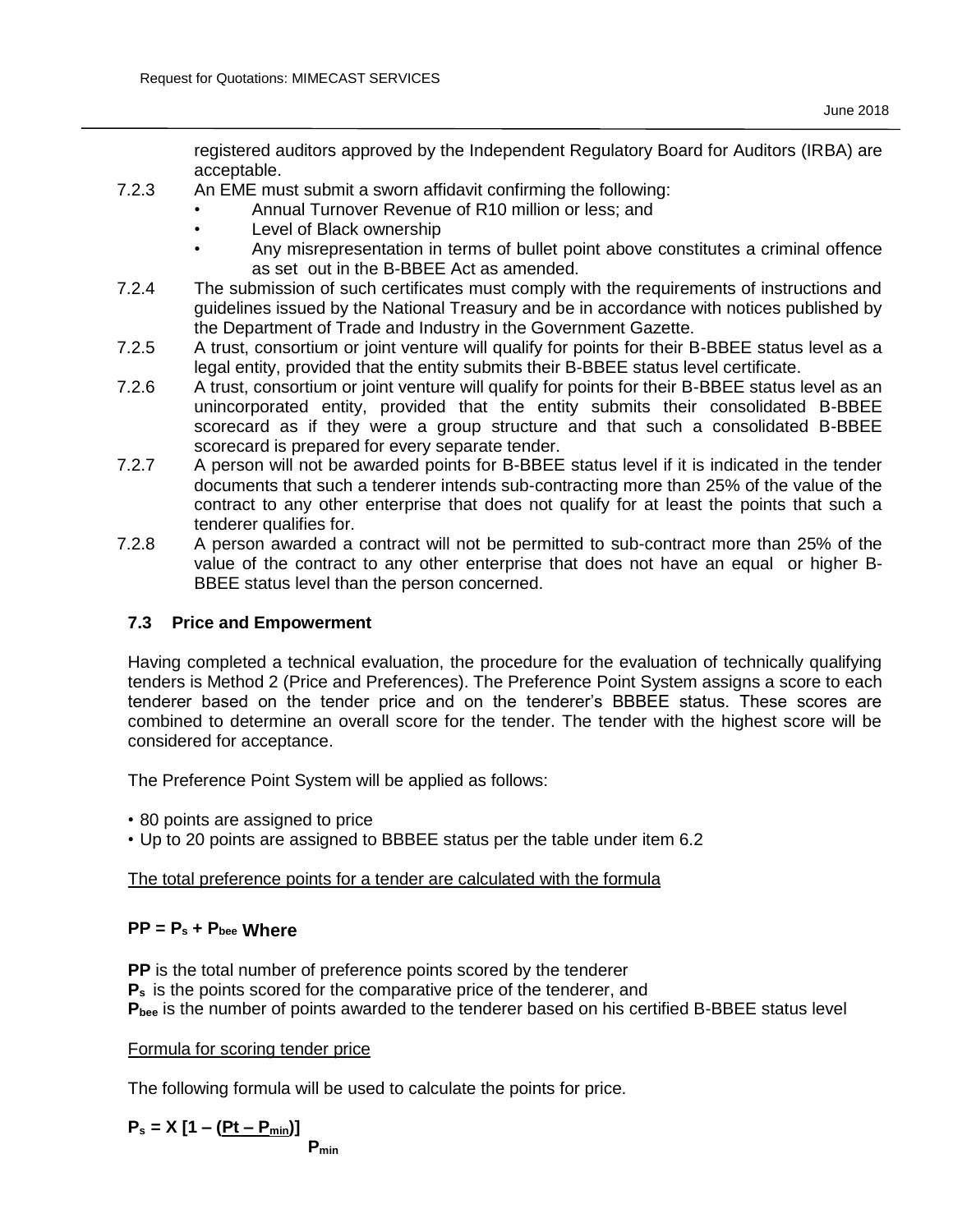#### **Where**

- **P<sup>s</sup> =** Points scored for comparative price of tender under consideration
- **P<sup>t</sup> =** Comparative price of tender under consideration
- **Pmin** = Comparative price of lowest acceptable tender
- **X = Points** assigned to price

## **8. CLOSING DATE, TIME AND VENUE FOR SUBMISSIONS**

The words "**MIMECAST SERVICES"** must be written / typed clearly on the envelope. The envelope must be deposited in the tender box at the Johannesburg Development Agency, Ground Floor, The Bus Factory, 3 Helen Joseph Street (formerly known as President) and Newtown only between the hours of 08H00 and 12H00.

## **The RFQ closes at 12h00 on 19 June 2018.**

## NO LATE / TELEPHONIC / FAXED / POSTAL TENDERS WILL BE ACCEPTED OR CONSIDERED.

The Johannesburg Development Agency's selection of qualifying tenders shall be in the Johannesburg Development Agency's sole discretion and shall be final. The Johannesburg Development Agency does not bind itself to accept any particular Tender and no correspondence will be entered into.

Queries can be addressed in writing to: Precious Betshwana E-mail: pbetshwana@jda.org.za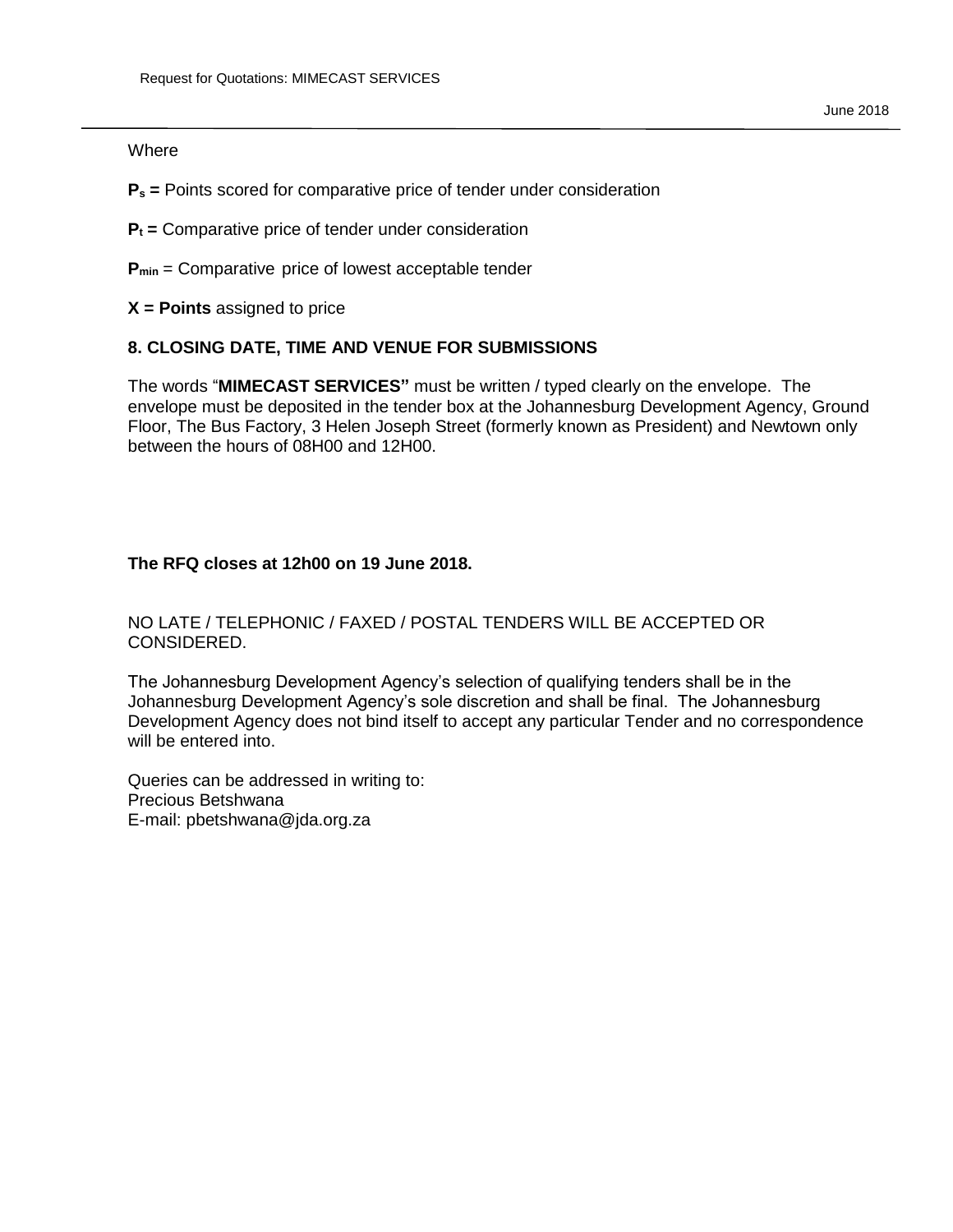# **ANNEXURE A: BUSINESS DECLARATION**

| <b>Company/enterprise Income</b><br>(Insert personal income tax number if a one person business and personal income tax numbers of all partners if a<br>partnership) |
|----------------------------------------------------------------------------------------------------------------------------------------------------------------------|
|                                                                                                                                                                      |
|                                                                                                                                                                      |
| <b>Type of firm</b><br>1.                                                                                                                                            |
| $\Box$ Partnership                                                                                                                                                   |
| One person business/sole trader                                                                                                                                      |
| Close corporation<br>u                                                                                                                                               |
| $\Box$ Public company                                                                                                                                                |
| $\Box$ Private company                                                                                                                                               |
| (Tick one box)                                                                                                                                                       |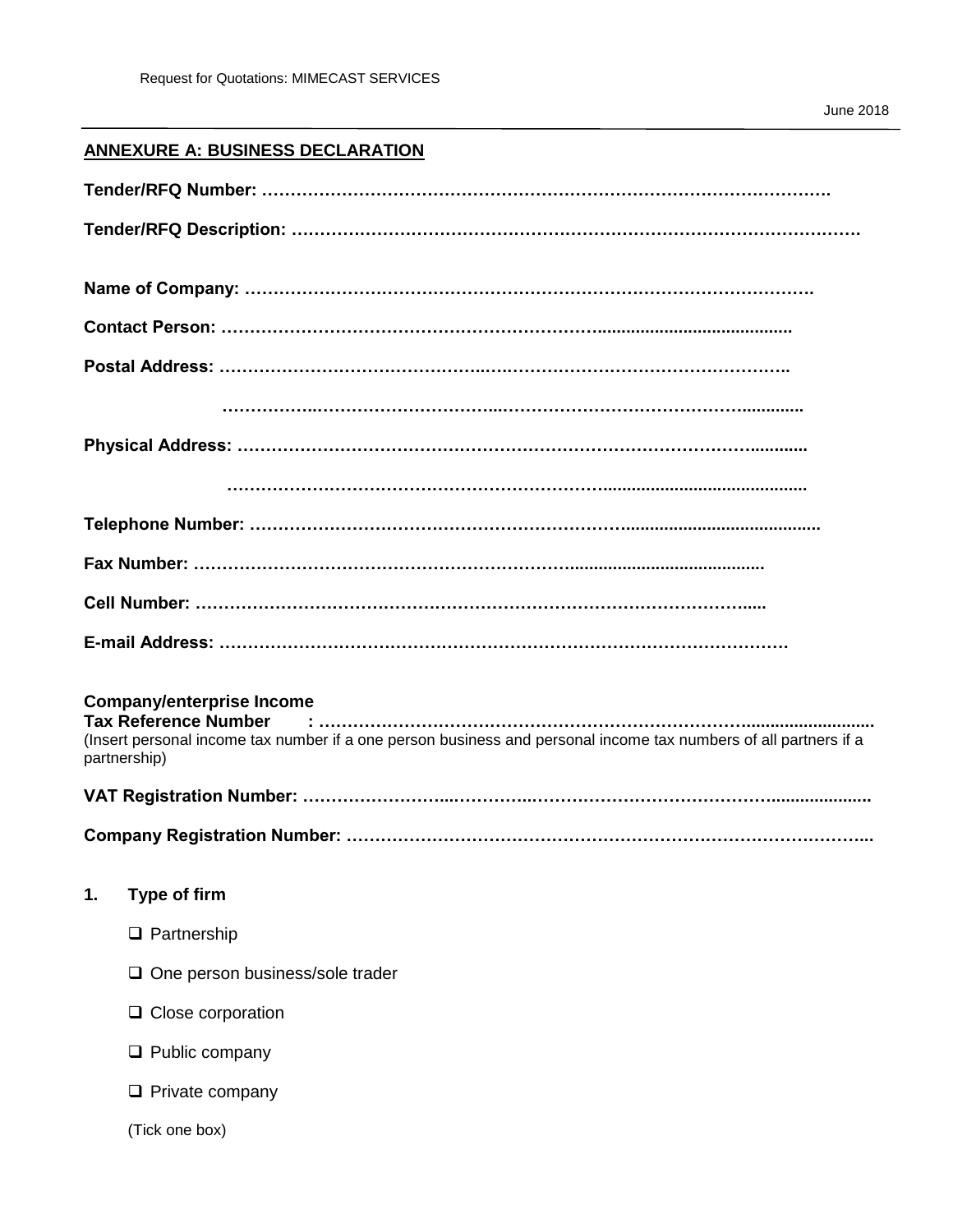#### **2. Principal business activities**

**………………...…………………………………………...…………………………………………………………. ……………………………………...…………….……………………………………….………………………….. …………………………………………………………………………………………………………………………**

- **3. Total number of years company has been in business: .…………………………..……………….**
- **4. Detail all trade associations/professional bodies in which you have membership**

**……………………………………………………………………………………………………………...………… …………………………………………………………………………………………………................................ ………………………………………………………………………………………………………………………...**

**5. Did the firm exist under a previous name?**

□ Yes  $\Box$  No

(Tick one box)

**If yes, what was its previous name? ………………….……………………..…………………………….**

**6. How many permanent staff members are employed by the firm:**

**Full Time : ……………………. Part Time : …………………….**

**7. In the case of a firm which renders services for different disciplines, how many permanent staff members are employed by the firm in the discipline for which you are tendering:**

| Full Time |   |
|-----------|---|
| Part Time | . |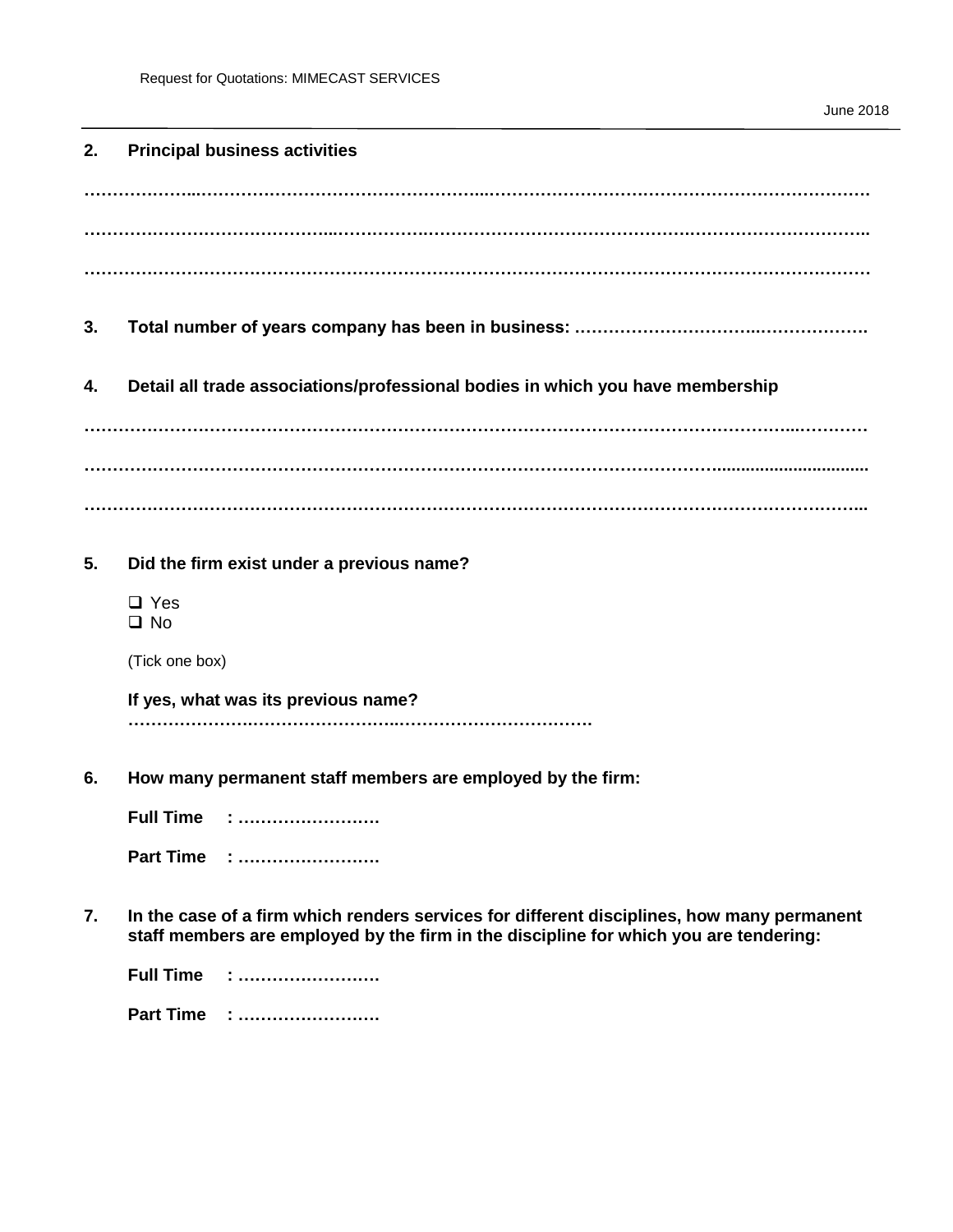**8. What is the enterprise's annual turnover for the last two years and what is the estimated turnover of current commitments.** 

| R | Year |
|---|------|
| R | Year |
| R | Year |

**9. List all contracts which your company is engaged in and have not yet completed:**

| <b>CONTRACT</b><br><b>DESCRIPTION</b> | <b>LOCATION</b> | <b>COMPANY/</b><br><b>EMPLOYER</b> | <b>PROJECT</b><br><b>VALUE</b> | <b>ESTIMATED</b><br><b>FEES</b> | <b>EXPECTED</b><br><b>COMPLETION</b><br>(MONTH &<br>YEAR) |
|---------------------------------------|-----------------|------------------------------------|--------------------------------|---------------------------------|-----------------------------------------------------------|
|                                       |                 |                                    |                                |                                 |                                                           |
|                                       |                 |                                    |                                |                                 |                                                           |
|                                       |                 |                                    |                                |                                 |                                                           |
|                                       |                 |                                    |                                |                                 |                                                           |
|                                       |                 |                                    |                                |                                 |                                                           |
|                                       |                 |                                    |                                |                                 |                                                           |
|                                       |                 |                                    |                                |                                 |                                                           |
|                                       |                 |                                    |                                |                                 |                                                           |
|                                       |                 |                                    |                                |                                 |                                                           |
|                                       |                 |                                    |                                |                                 |                                                           |

#### **10. Banking details**

I/We hereby request and authorize you to pay any amounts which may accrue to me/us to the credit of my/our account with the mentioned bank.

I/We understand that the credit transfers hereby authorized will be processed by computer through a system known as the *"ACB Electronic Fund Transfer Service"* and

I/We also understand that no additional advice of payment will be provided by my/our bank, but details of each payment will be printed on my/our bank statement or any accompanying voucher.

This authority may be cancelled by me/us giving **30 days**' notice in writing.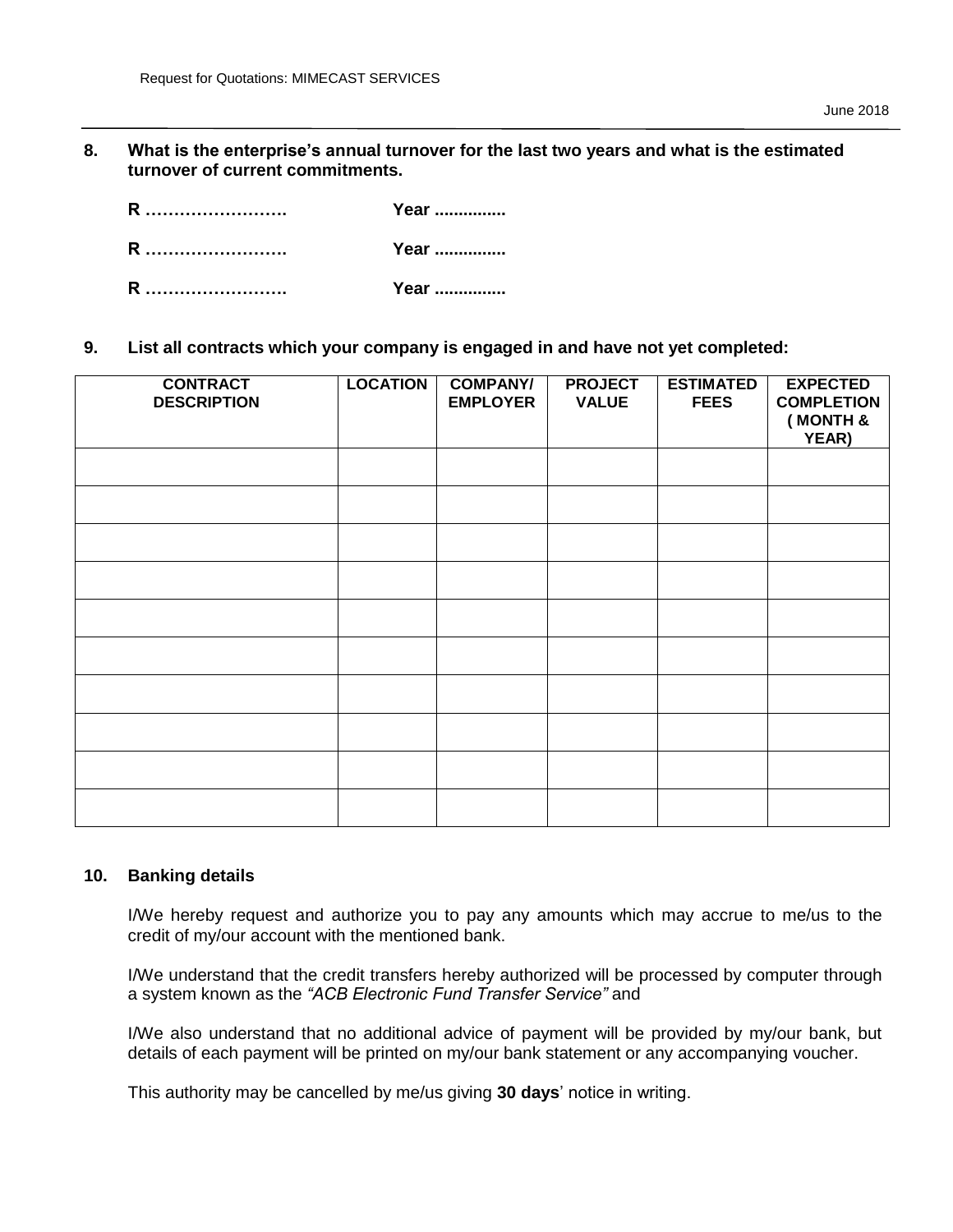| <b>BANK</b>                                 |   |
|---------------------------------------------|---|
| <b>BRANCH</b>                               |   |
| <b>BRANCH CODE</b><br><b>ACCOUNT NUMBER</b> |   |
| <b>ACCOUNT HOLDER</b>                       |   |
| <b>TYPE OF ACCOUNT</b>                      |   |
| <b>CONTACT PERSON</b>                       |   |
| <b>CONTACT NUMBER</b>                       | ٠ |

#### **PLEASE INCLUDE ORIGINAL SIGNED AND STAMPED LETTER FROM THE BANK CONFIRMING THE COMPANY'S BANKING DETAILS, PHOTOSTAT COPIES AND LETTERS BEARING ELECTRONIC SIGNATURES WILL NOT BE ACCEPTABLE.**

**The undersigned, who warrants that he/she is duly authorised to do so on behalf of the company, affirms that the information furnished in response to this request for proposal is true and correct:**

| <b>SIGNATURE</b>     |  |
|----------------------|--|
| <b>NAME IN FULL</b>  |  |
| <b>CAPACITY</b>      |  |
|                      |  |
| <b>DATE</b>          |  |
| <b>COMPANY STAMP</b> |  |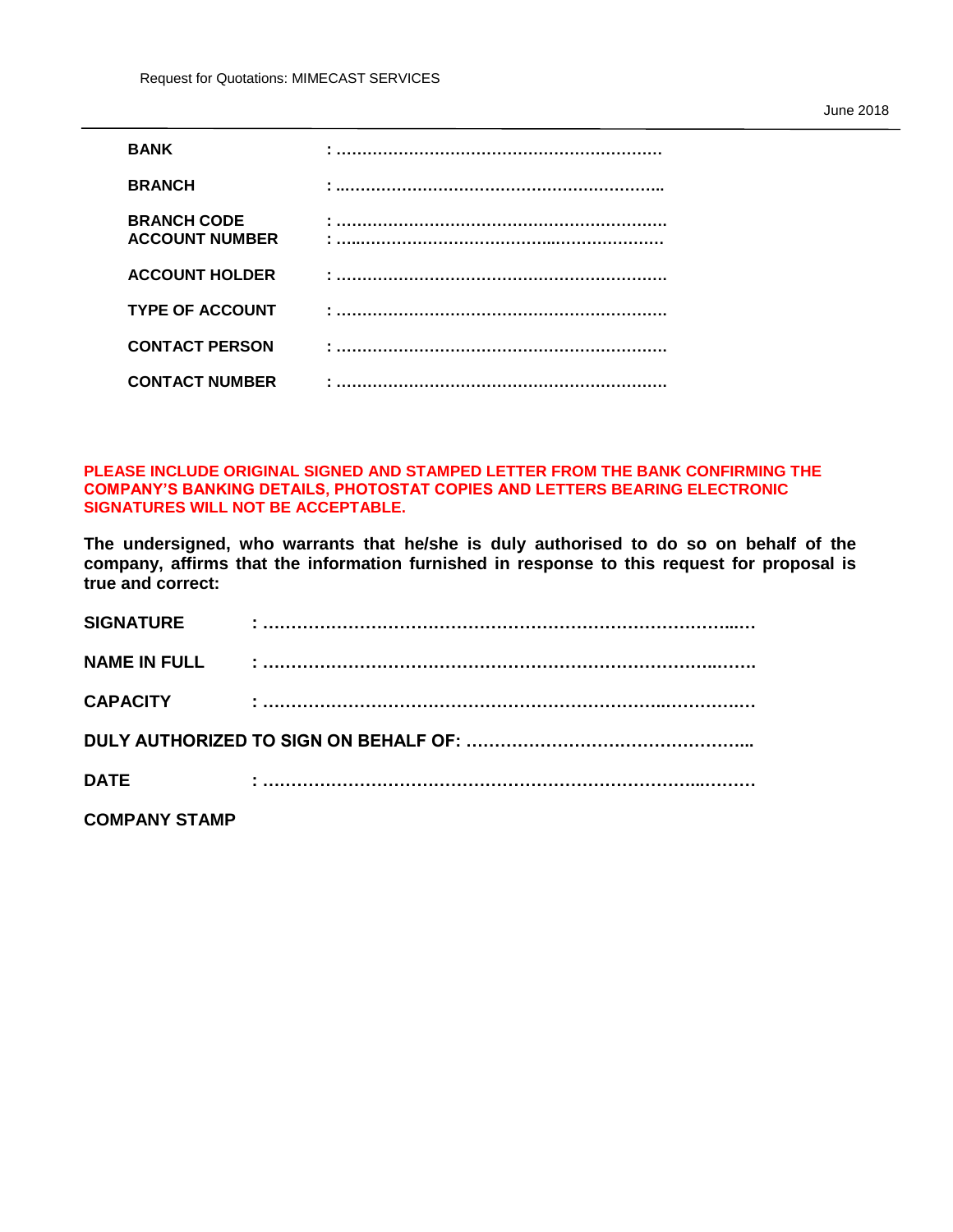#### **ANNEXURE B: DECLARATION OF INTEREST**

- 1. No bid will be accepted from persons in the service of the state\*.
- 2. Any person, having a kinship with persons in the service of the state, including a blood relationship, may make an offer or offers in terms of this invitation to bid. In view of possible allegations of favouritism, should the resulting bid, or part thereof, be awarded to persons connected with or related to persons in service of the state, it is required that the bidder or their authorised representative declare their position in relation to the evaluating/adjudicating authority.
- 3. In order to give effect to the above, the following questionnaire must be completed and submitted with the bid.

| 3.1 |                                                                                                                                                                         |
|-----|-------------------------------------------------------------------------------------------------------------------------------------------------------------------------|
| 3.2 |                                                                                                                                                                         |
| 3.3 | Position occupied in the company (director, trustees, shareholder**)                                                                                                    |
| 3.4 |                                                                                                                                                                         |
| 3.5 |                                                                                                                                                                         |
| 3.6 |                                                                                                                                                                         |
| 3.7 | The names of all directors / trustees / shareholders / members, their individual identity<br>numbers and state employee numbers must be indicated in paragraph 4 below. |
| 3.8 | Are you presently in the service of the state*<br>YES / NO                                                                                                              |
|     | If yes, furnish particulars                                                                                                                                             |
|     |                                                                                                                                                                         |
|     |                                                                                                                                                                         |
| 3.9 | YES / NO<br>Have you been in the service of the state for the past twelve months?                                                                                       |
|     | If yes, furnish particulars                                                                                                                                             |
|     |                                                                                                                                                                         |
|     |                                                                                                                                                                         |
|     |                                                                                                                                                                         |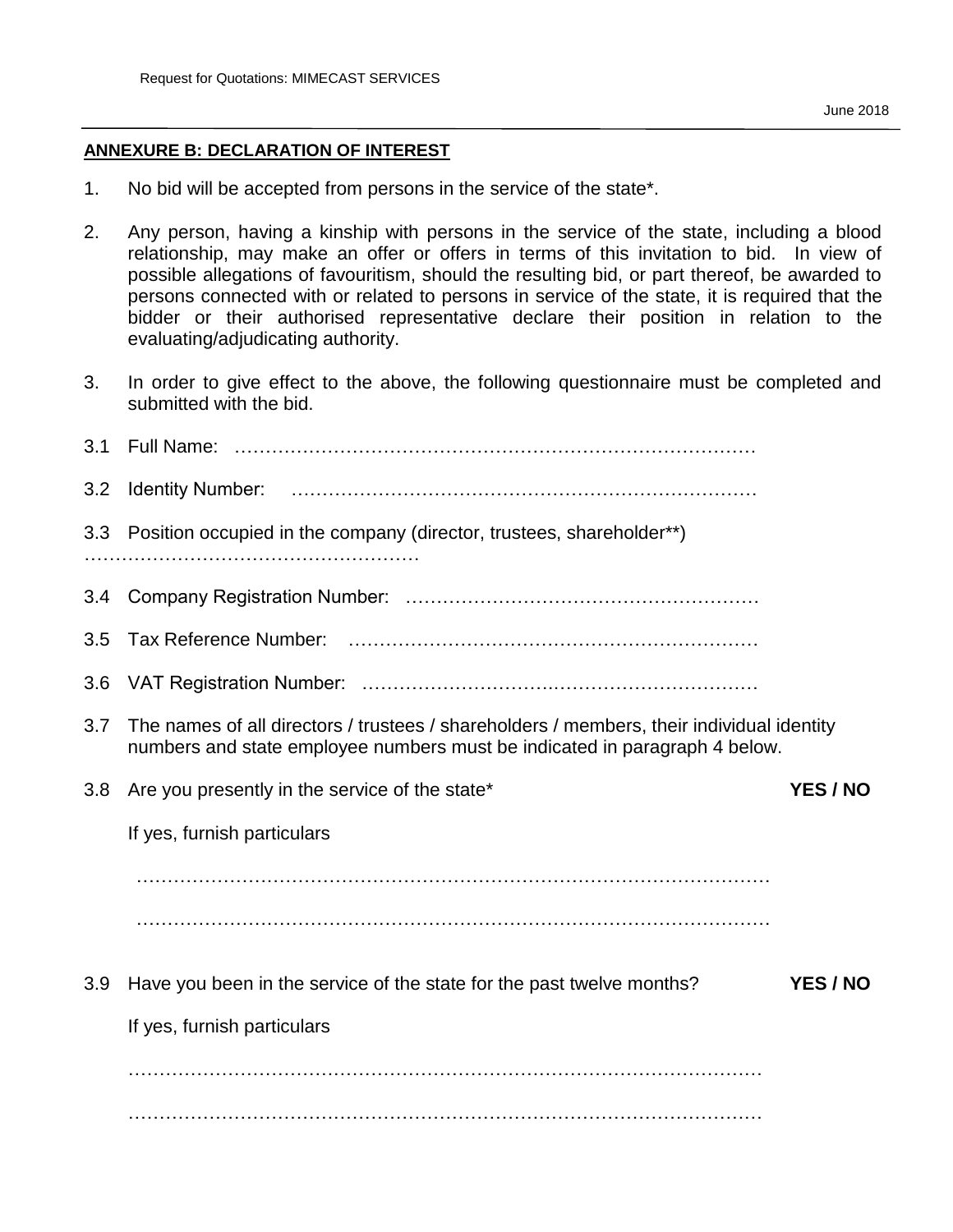3.10 Do you, have any relationship (family, friend, other) with persons in the service of the state and who may be involved with the evaluation and or adjudication of this bid? **YES / NO**

If yes, furnish particulars

…………………………………………………………………………………………

…………………………………………………………………………………………

3.11 Are you, aware of any relationship (family, friend, other) between any other bidder and any persons in the service of the state who may be involved with the evaluation and or adjudication of this bid? **YES / NO**

If yes, furnish particulars

…………………………………………………………………………………………

…………………………………………………………………………………………

3.12 Are any of the company's directors, trustees, managers, principle shareholders or stakeholders in service of the state? **YES / NO**

If yes, furnish particulars

…………………………………………………………………………………………

…………………………………………………………………………………………

3.13 Are any spouse, child or parent of the company's directors, trustees, managers, principle shareholders or stakeholders in service of the state? **YES / NO**

If yes, furnish particulars

…………………………………………………………………………………………

…………………………………………………………………………………………

3.14 Do you or any of the directors, trustees, managers, principle shareholders or stakeholders of this company have any interest in any other related companies or businesses whether or not they are bidding for this contract?

If yes, furnish particulars

**YES / NO**

………………………………………………………………………………………… …………………………………………………………………………………………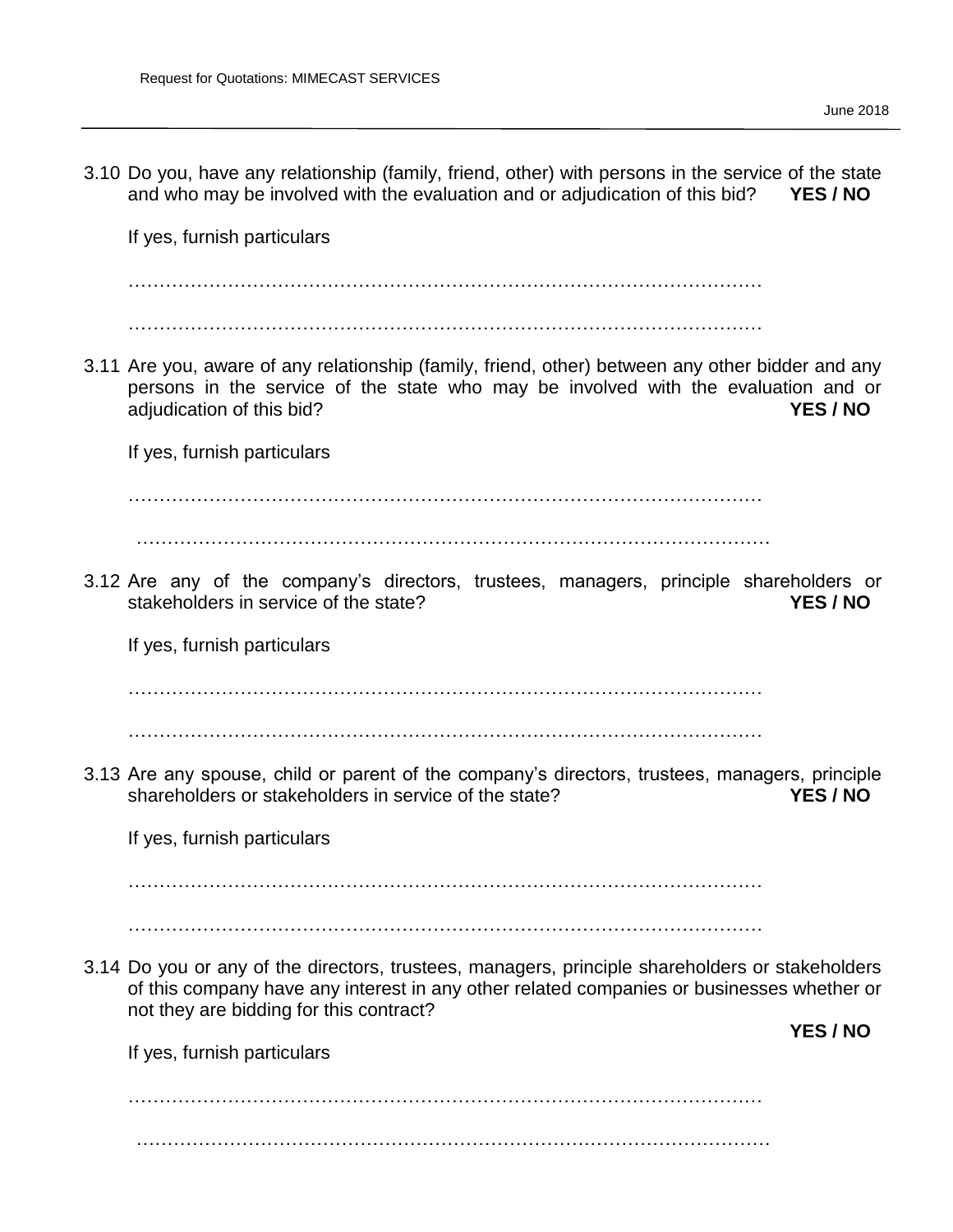4. Full details of directors / trustees / members / shareholders.

| <b>FULL NAME</b> | <b>IDENTITY NUMBER</b> | <b>STATE EMPLOYEE</b><br><b>NUMBER</b> |
|------------------|------------------------|----------------------------------------|
|                  |                        |                                        |
|                  |                        |                                        |
|                  |                        |                                        |
|                  |                        |                                        |
|                  |                        |                                        |
|                  |                        |                                        |
|                  |                        |                                        |
|                  |                        |                                        |

## **CERTIFICATION**

#### **I, THE UNDERSIGNED (FULL NAME**)

…………………………………………………………………...……………………

**CERTIFY THAT THE INFORMATION FURNISHED ON THIS DECLARATION FORM IS TRUE AND CORRECT.** 

**I ACCEPT THAT, IN ADDITION TO CANCELLATION OF A CONTRACT, ACTION MAY BE TAKEN AGAINST ME SHOULD THIS DECLARATION PROVE TO BE FALSE.** 

| Signature                                                                                                                                                                                                                                                                                                                                                                                                                                                                                                                                                                                                                | <b>Position</b>                                                                                                  |
|--------------------------------------------------------------------------------------------------------------------------------------------------------------------------------------------------------------------------------------------------------------------------------------------------------------------------------------------------------------------------------------------------------------------------------------------------------------------------------------------------------------------------------------------------------------------------------------------------------------------------|------------------------------------------------------------------------------------------------------------------|
| Name of Bidder                                                                                                                                                                                                                                                                                                                                                                                                                                                                                                                                                                                                           | Date                                                                                                             |
| MSCM Regulations: "in the service of the state" means to be –<br>(a) a member of $-$<br>(i) any municipal council;<br>(ii) any provincial legislature; or<br>(iii) the national Assembly or the national Council of provinces;<br>(b) a member of the board of directors of any municipal entity;<br>(c) an official of any municipality or municipal entity;<br>institution within the meaning of the Public Finance Management Act, 1999 (Act No.1 of 1999);<br>(e) a member of the accounting authority of any national or provincial public entity; or<br>(f) an employee of Parliament or a provincial legislature. | (d) an employee of any national or provincial department, national or provincial public entity or constitutional |
|                                                                                                                                                                                                                                                                                                                                                                                                                                                                                                                                                                                                                          | ** "Stakeholder' means a nerson who quins shares in the company and is actively involved in the management of    |

'Stakeholder' means a person who owns shares in the company and is actively involved in the management of the company or business and exercises control over the company.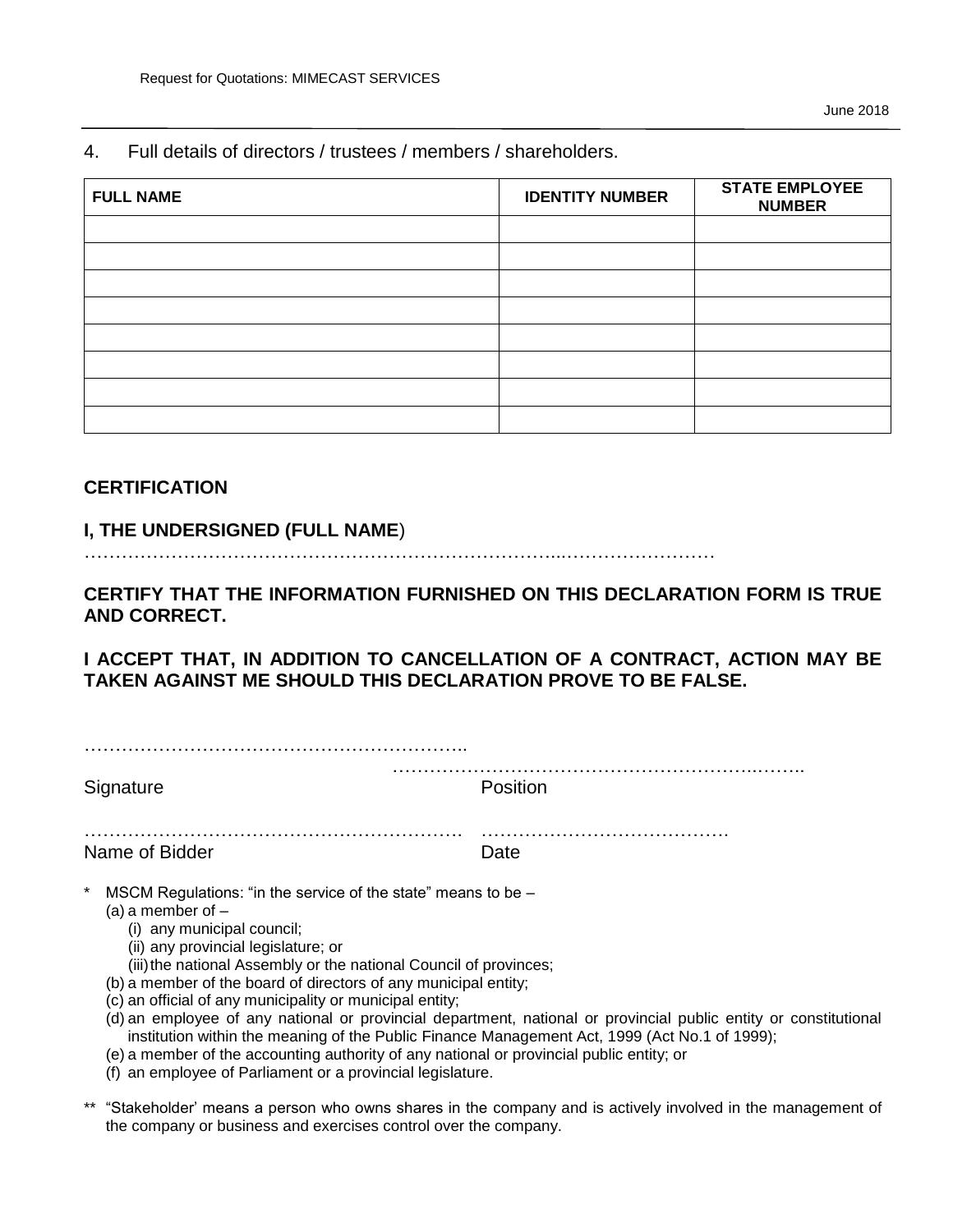#### **ANNEXURE C: DECLARATION OF BIDDER'S PAST SUPPLY CHAIN MANAGEMENT PRACTICES**

- 1 This Municipal Bidding Document must form part of all bids invited.
- 2 It serves as a declaration to be used by municipalities and municipal entities in ensuring that when goods and services are being procured, all reasonable steps are taken to combat the abuse of the supply chain management system.
- 3 The bid of any bidder may be rejected if that bidder, or any of its directors have:
	- a. abused the municipality's / municipal entity's supply chain management system or committed any improper conduct in relation to such system;
	- b. been convicted for fraud or corruption during the past five years;
	- c. willfully neglected, reneged on or failed to comply with any government, municipal or other public sector contract during the past five years; or
	- d. been listed in the Register for Tender Defaulters in terms of section 29 of the Prevention and Combating of Corrupt Activities Act (No 12 of 2004).
- 4 In order to give effect to the above, the following questionnaire must be completed and submitted with the bid.

| <b>Item</b> | <b>Question</b>                                                                                                                                                                                                                                                                                                                                                                                                                                   | <b>Yes</b>          | <b>No</b> |
|-------------|---------------------------------------------------------------------------------------------------------------------------------------------------------------------------------------------------------------------------------------------------------------------------------------------------------------------------------------------------------------------------------------------------------------------------------------------------|---------------------|-----------|
| 4.1         | Is the bidder or any of its directors listed on the National Treasury's database<br>as a company or person prohibited from doing business with the public<br>sector?<br>(Companies or persons who are listed on this database were informed in<br>writing of this restriction by the National Treasury after the audi alteram<br>partem rule was applied).                                                                                        | Yes                 | No        |
| 4.1.1       | If so, furnish particulars:                                                                                                                                                                                                                                                                                                                                                                                                                       |                     |           |
| 4.2         | Is the bidder or any of its directors listed on the Register for Tender Defaulters<br>in terms of section 29 of the Prevention and Combating of Corrupt Activities<br>Act (No 12 of 2004)?<br>(To access this Register enter the National Treasury's website,<br>www.treasury.gov.za, click on the icon "Register for Tender Defaulters"<br>or submit your written request for a hard copy of the Register to<br>facsimile number (012) 3265445). | Yes<br>$\mathsf{L}$ | No.       |
| 4.2.1       | If so, furnish particulars:                                                                                                                                                                                                                                                                                                                                                                                                                       |                     |           |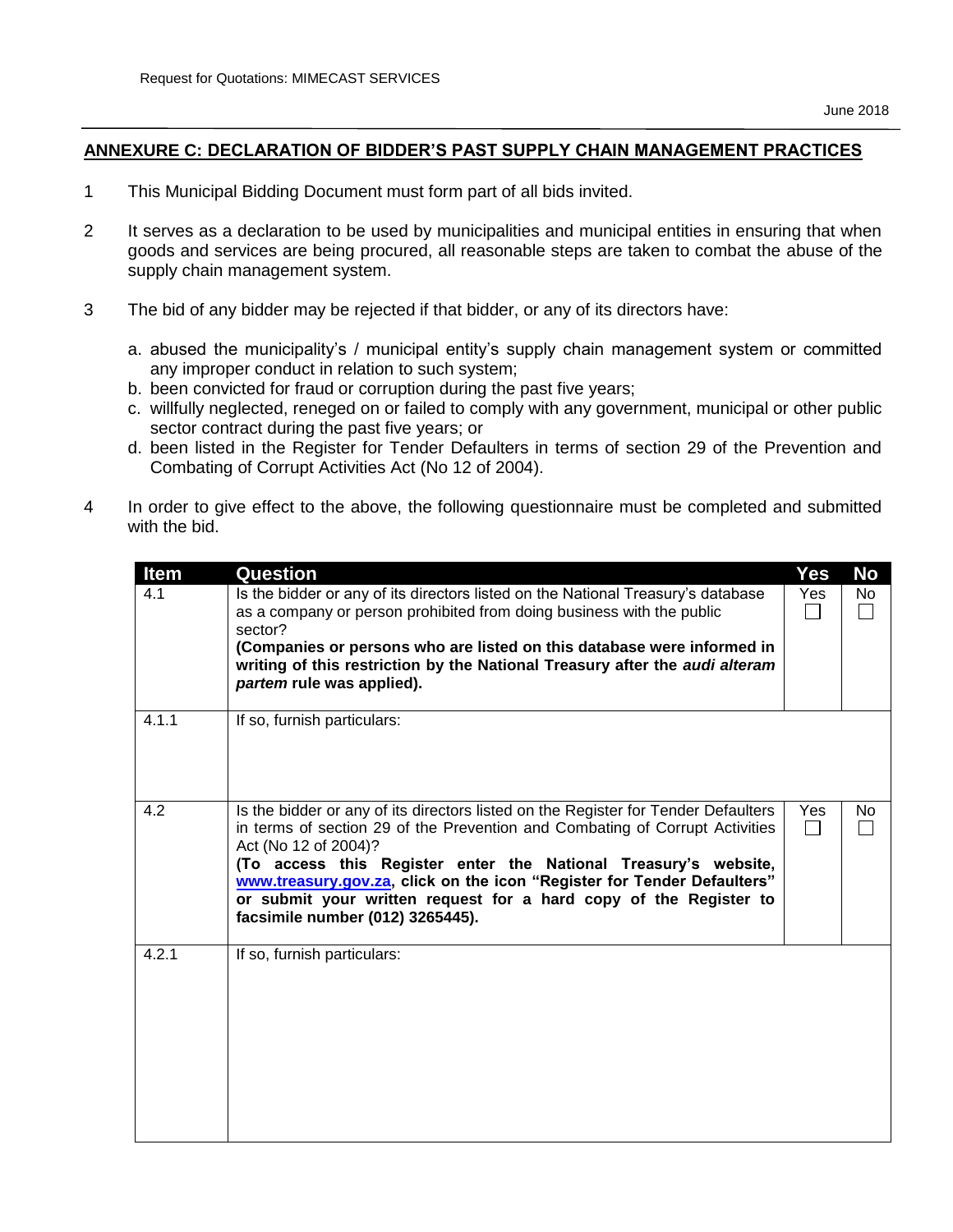| <b>Item</b><br>4.3 | <b>Question</b><br>Was the bidder or any of its directors convicted by a court of law (including a<br>court of law outside the Republic of South Africa) for fraud or corruption during<br>the past five years?                              | <b>Yes</b><br>Yes | No<br>No |
|--------------------|----------------------------------------------------------------------------------------------------------------------------------------------------------------------------------------------------------------------------------------------|-------------------|----------|
| 4.3.1              | If so, furnish particulars:                                                                                                                                                                                                                  |                   |          |
| 4.4                | Does the bidder or any of its directors owe any municipal rates and taxes or<br>municipal charges to the municipality / municipal entity, or to any other<br>municipality / municipal entity, that is in arrears for more than three months? | Yes               | No.      |
| 4.4.1              | If so, furnish particulars:                                                                                                                                                                                                                  |                   |          |
| 4.5                | Was any contract between the bidder and the municipality / municipal entity or<br>any other organ of state terminated during the past five years on account of<br>failure to perform on or comply with the contract?                         | Yes               | No.      |
| 4.7.1              | If so, furnish particulars:                                                                                                                                                                                                                  |                   |          |

## **CERTIFICATION**

## **I, THE UNDERSIGNED (FULL NAME**)

…………………………………………………………………...……………………

**CERTIFY THAT THE INFORMATION FURNISHED ON THIS DECLARATION FORM IS TRUE AND CORRECT.** 

**I ACCEPT THAT, IN ADDITION TO CANCELLATION OF A CONTRACT, ACTION MAY BE TAKEN AGAINST ME SHOULD THIS DECLARATION PROVE TO BE FALSE.** 

| Signature      | Position |
|----------------|----------|
|                |          |
| Name of Bidder | Date     |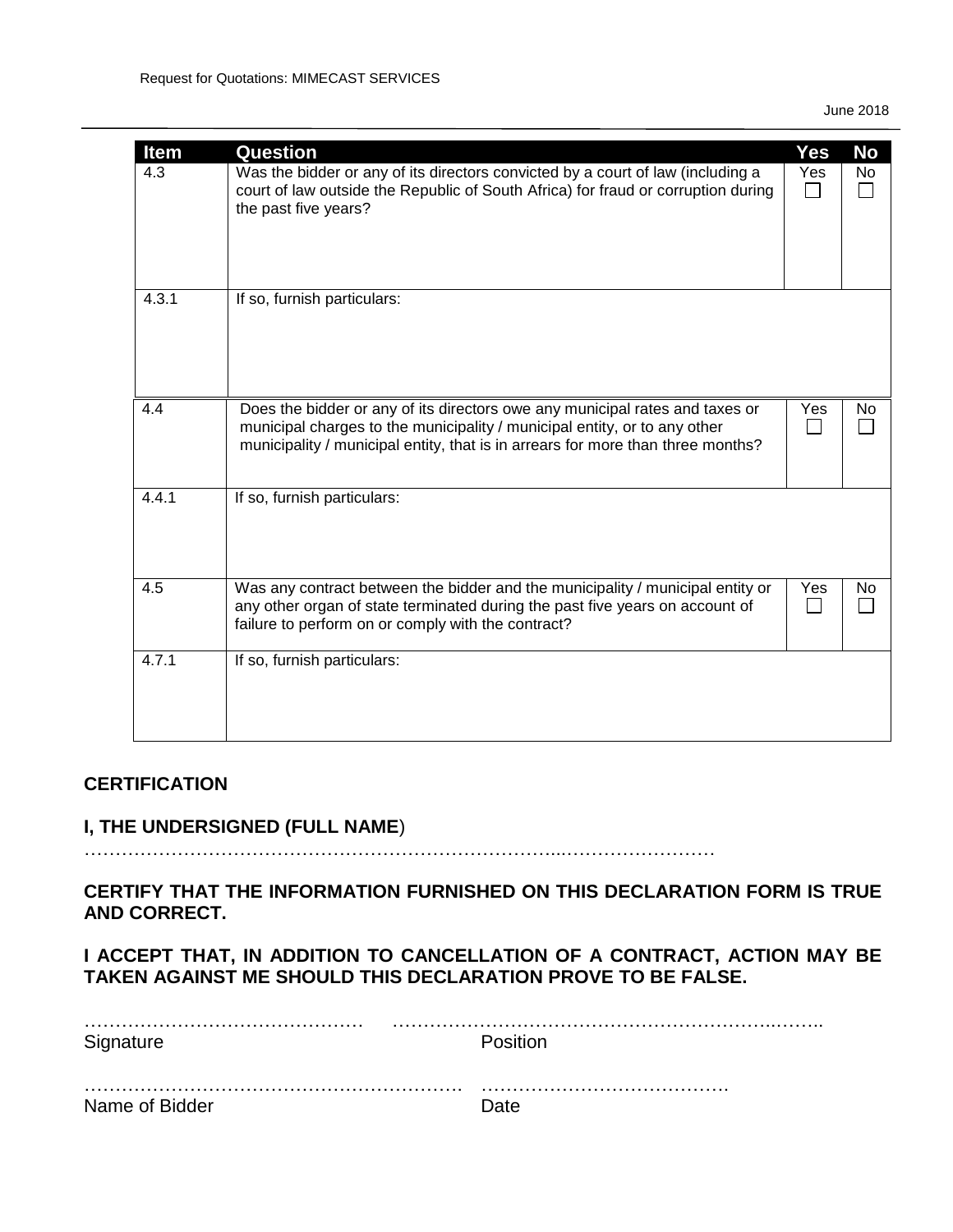## **ANNEXURE D: PARTICULARS OF CONTRACTS AWARDED BY AN ORGAN OF STATE\*\*\* DURING THE LAST 5 YEARS**

(In the event of insufficient space, kindly attach documentation)

| <b>EMPLOYER</b> | <b>CONSULTANT</b> | <b>NATURE OF WORK</b> | <b>VALUE OF</b><br><b>WORK</b> | <b>YEAR</b><br><b>COMPLETED</b> |
|-----------------|-------------------|-----------------------|--------------------------------|---------------------------------|
|                 |                   |                       |                                |                                 |
|                 |                   |                       |                                |                                 |
|                 |                   |                       |                                |                                 |
|                 |                   |                       |                                |                                 |
|                 |                   |                       |                                |                                 |
|                 |                   |                       |                                |                                 |
|                 |                   |                       |                                |                                 |
|                 |                   |                       |                                |                                 |
|                 |                   |                       |                                |                                 |
|                 |                   |                       |                                |                                 |
|                 |                   |                       |                                |                                 |
|                 |                   |                       |                                |                                 |
|                 |                   |                       |                                |                                 |
|                 |                   |                       |                                |                                 |
|                 |                   |                       |                                |                                 |
|                 |                   |                       |                                |                                 |
|                 |                   |                       |                                |                                 |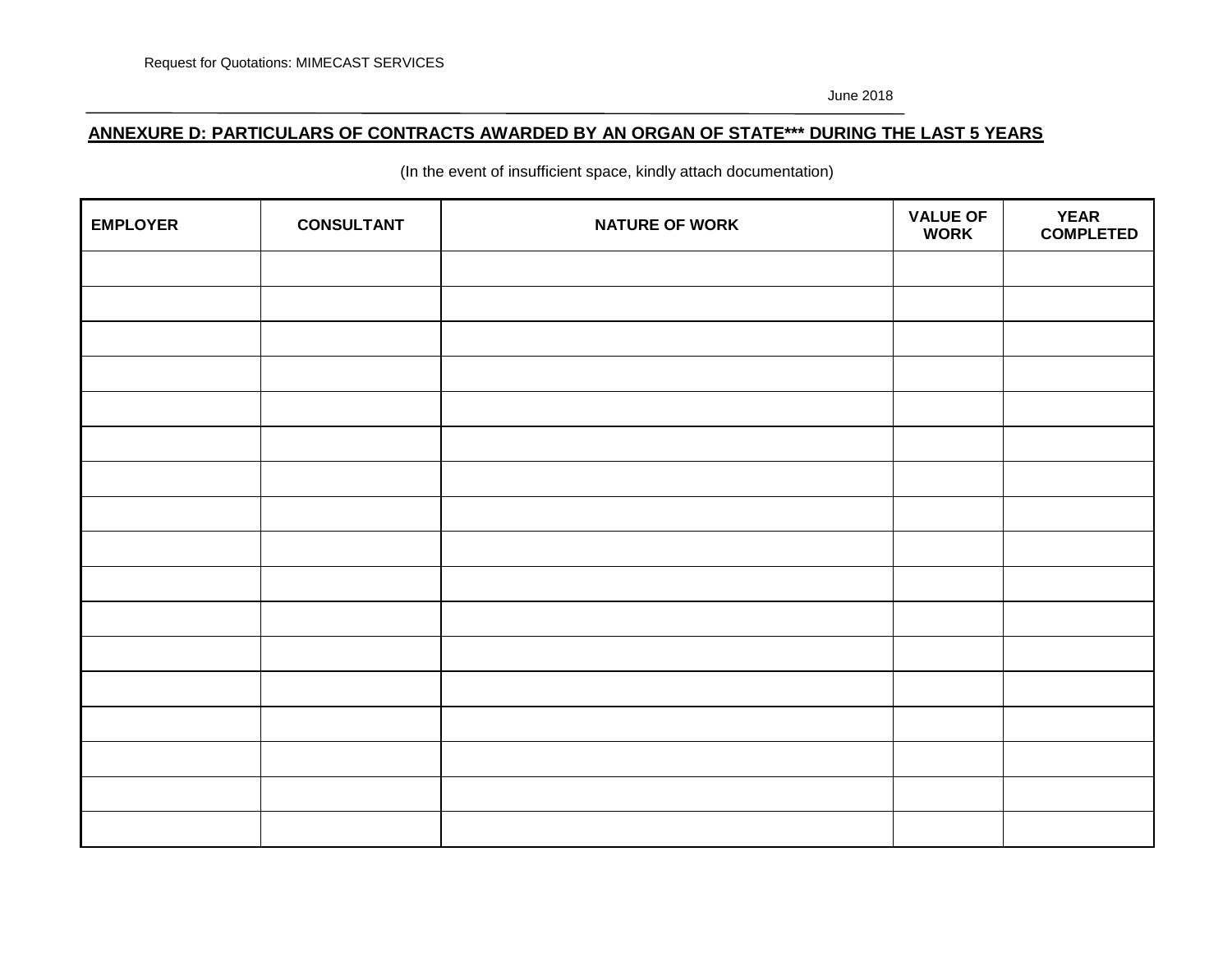# ANNEXURE D: PARTICULARS OF CONTRACTS AWARDED BY AN ORGAN OF STATE\*\*\* DURING THE LAST 5 YEARS cont.

| <b>EMPLOYER</b> | <b>CONSULTANT</b> | <b>NATURE OF WORK</b> | <b>VALUE OF</b><br><b>WORK</b> | <b>YEAR</b><br><b>COMPLETED</b> |
|-----------------|-------------------|-----------------------|--------------------------------|---------------------------------|
|                 |                   |                       |                                |                                 |
|                 |                   |                       |                                |                                 |
|                 |                   |                       |                                |                                 |
|                 |                   |                       |                                |                                 |
|                 |                   |                       |                                |                                 |
|                 |                   |                       |                                |                                 |
|                 |                   |                       |                                |                                 |

#### **\*\*\* Organ of State means-**

- a) a national or provincial department:
- b) a municipality;
- c) a constitutional institution defined in the Public Finance Management Act, 1999 (Act No. 1 of 1999);
- d) Parliament;
- e) a provincial legislature;
- f) any other institution or category of institutions included in the definition of "organ of state" in section 239 of the Constitution and recognised by the [Minister](javascript:void(0);) by notice in the *Government Gazette* as an institution or category of institutions to which [this Act](javascript:void(0);) applies

| Signature<br>(of person authorised to sign on behalf of the organisation) | Position |
|---------------------------------------------------------------------------|----------|
|                                                                           |          |

Name of Bidder Date Date Name of Bidder

| $N_{max}$<br>------- | . |
|----------------------|---|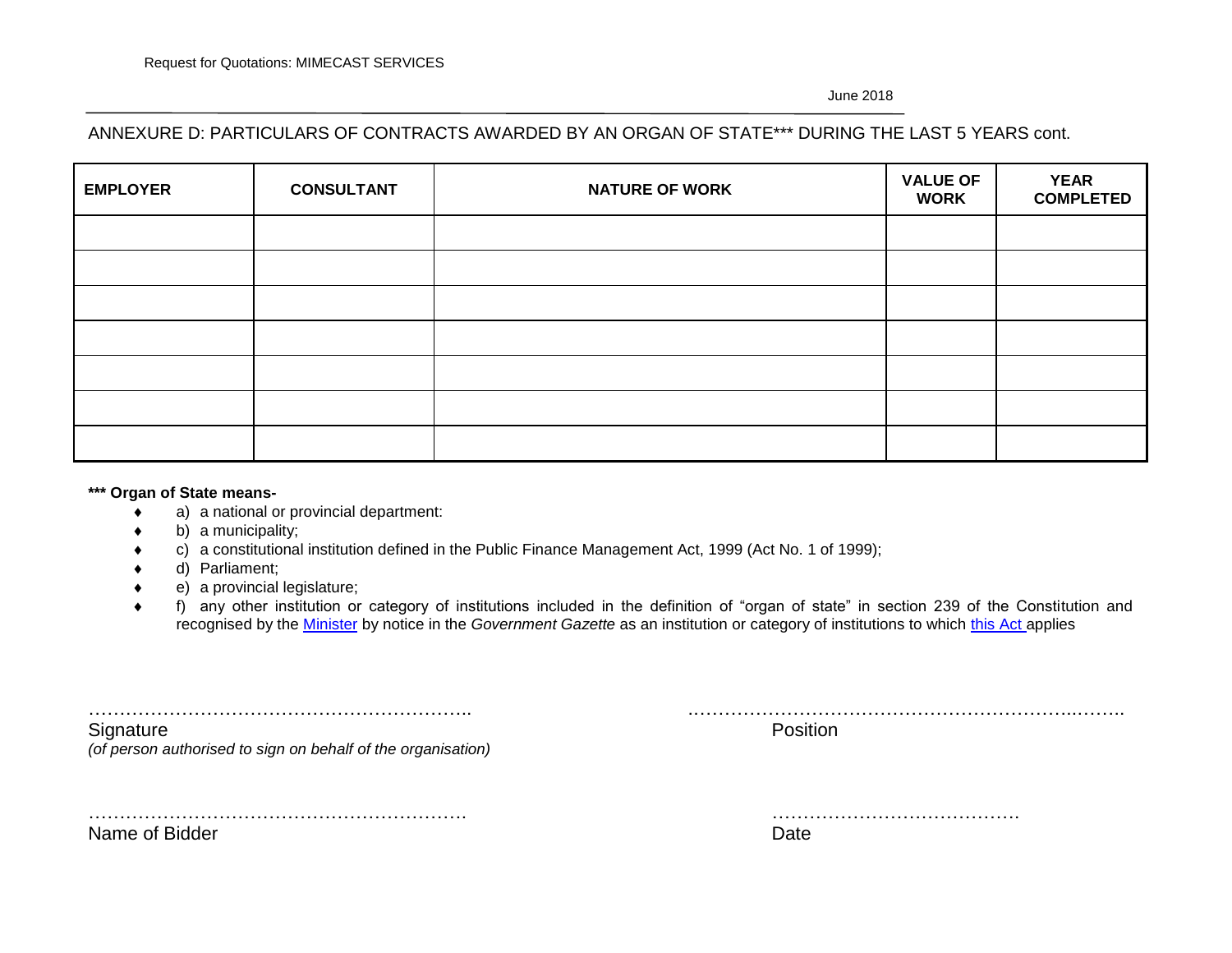



**City of Johannesburg** Johannesburg Development Agency

The Bus Factory Newtown Johannesburg, 2000 Marshalltown 2107

No 3 Helen Joseph Street PO Box 61877 Tel +27(0) 11 688 7851 (O) Fax +27(0) 11 688 7899/63 E-mail: info@jda.org.za

> **www.jda.org.za www.joburg.org.za**

# **ANNEXURE E: CERTIFICATE OF INDEPENDENT BID DETERMINATION**

I, the undersigned, in submitting the accompanying bid:

 *Mimecast Services*

in response to the invitation for the bid made by:

# *Johannesburg Development Agency*

do hereby make the following statements that I certify to be true and complete in every respect:

I certify, on behalf of:

(Name of Bidder)

- 1. I have read and I understand the contents of this Certificate;
- 2. I understand that the accompanying bid will be disqualified if this Certificate is found not to be true and complete in every respect;
- 3. I am authorized by the bidder to sign this Certificate, and to submit the accompanying bid, on behalf of the bidder;
- 4. Each person whose signature appears on the accompanying bid has been authorized by the bidder to determine the terms of, and to sign, the bid, on behalf of the bidder;
- 5. For the purposes of this Certificate and the accompanying bid, I understand that the word "competitor" shall include any individual or organization, other than the bidder, whether or not affiliated with the bidder, who:
	- (a) has been requested to submit a bid in response to this bid invitation;
	- (b) could potentially submit a bid in response to this bid invitation, based on their qualifications, abilities or experience; and
	- (c) provides the same goods and services as the bidder and/or is in the same line of business as the bidder
- 6. The bidder has arrived at the accompanying bid independently from, and without consultation, communication, agreement or arrangement with any competitor. However communication between partners in a joint venture or consortium will not be construed as collusive bidding.
- 7. In particular, without limiting the generality of paragraph 6 above, there has been no consultation, communication, agreement or arrangement with any competitor regarding:
	- (a) prices;
	- (b) geographical area where product or service will be rendered (market allocation);
	- (c) methods, factors or formulas used to calculate prices;
	- (d) the intention or decision to submit or not to submit a bid;
	- (e) the submission of a bid which does not meet the specifications and conditions of the bid; or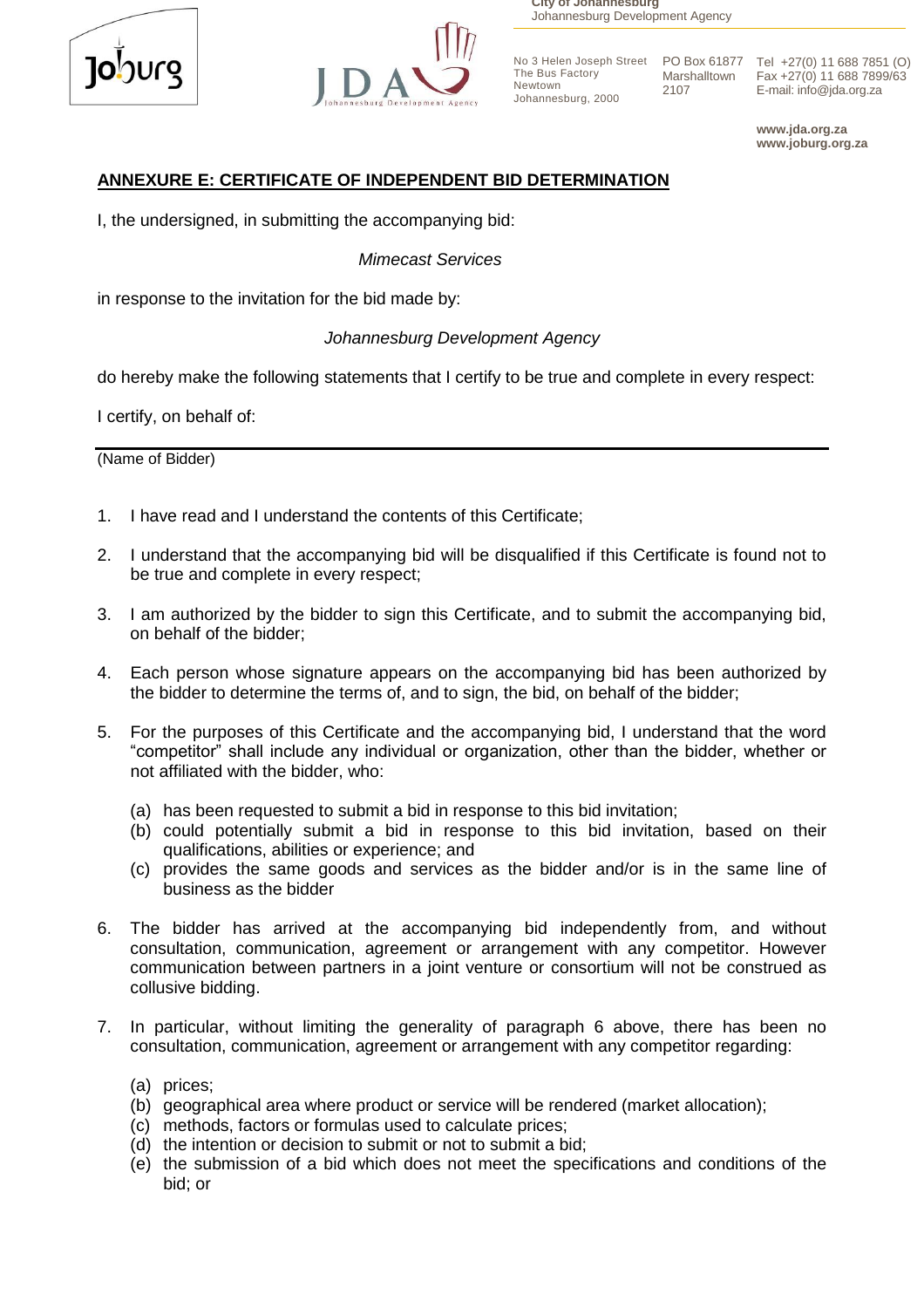- (f) bidding with the intention not to win the bid.
- 8. In addition, there have been no consultations, communications, agreements or arrangements with any competitor regarding the quality, quantity, specifications and conditions or delivery particulars of the products or services to which this bid invitation relates.
- 9. The terms of the accompanying bid have not been, and will not be, disclosed by the bidder, directly or indirectly, to any competitor, prior to the date and time of the official bid opening or of the awarding of the contract.
- 10. I am aware that, in addition and without prejudice to any other remedy provided to combat any restrictive practices related to bids and contracts, bids that are suspicious will be reported to the Competition Commission for investigation and possible imposition of administrative penalties in terms of section 59 of the Competition Act No. 89 of 1998 and or may be reported to the National Prosecuting Authority (NPA) for criminal investigation and or may be restricted from conducting business with the public sector for a period not exceeding ten (10) years in terms of the Prevention and Combating of Corrupt Activities Act No. 12 of 2004 or any other applicable legislation.

| Signature      | Position |
|----------------|----------|
| .              |          |
| Name of Bidder | Date     |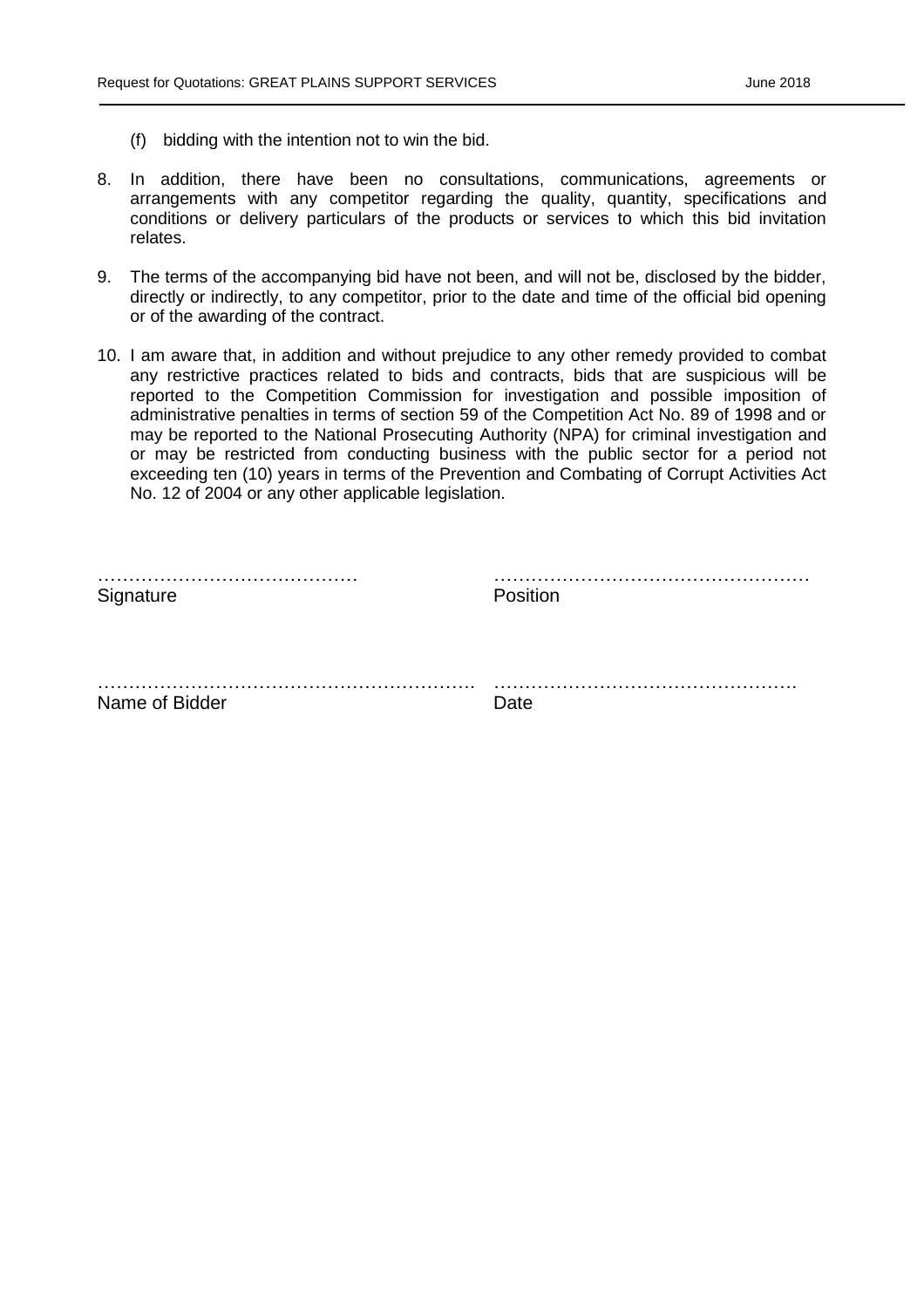#### **ANNEXURE F: DECLARATION ON STATE OF MUNICIPAL ACCOUNTS**

| A |      | Any bid will be rejected if:<br>Any municipal rates and taxes or municipal service charges owed by the bidder or<br>any of the directors to the municipality or a municipal entity, or to any other<br>municipality or municipal entity, are in arrears for more than three months. |
|---|------|-------------------------------------------------------------------------------------------------------------------------------------------------------------------------------------------------------------------------------------------------------------------------------------|
| B |      | <b>Bid Information</b>                                                                                                                                                                                                                                                              |
|   | i.   |                                                                                                                                                                                                                                                                                     |
|   | ii.  |                                                                                                                                                                                                                                                                                     |
|   | iii. | Municipality where business is situated                                                                                                                                                                                                                                             |
|   | iv.  |                                                                                                                                                                                                                                                                                     |
|   | ν.   | Municipal account number for water and electricity:                                                                                                                                                                                                                                 |
|   | vi.  | Names of all directors, their ID numbers and municipal account number.                                                                                                                                                                                                              |
|   |      |                                                                                                                                                                                                                                                                                     |
|   |      |                                                                                                                                                                                                                                                                                     |
|   |      |                                                                                                                                                                                                                                                                                     |
|   |      |                                                                                                                                                                                                                                                                                     |
|   |      |                                                                                                                                                                                                                                                                                     |
|   |      |                                                                                                                                                                                                                                                                                     |
|   |      |                                                                                                                                                                                                                                                                                     |

#### C Documents to be attached.

- i. A copy of municipal account mentioned in B (iv) & (v) (Not older than 3 months)
- ii. A copy of municipal accounts of all directors mentioned in B(vi) (Not older than 3 months)
- iii. Proof of directors